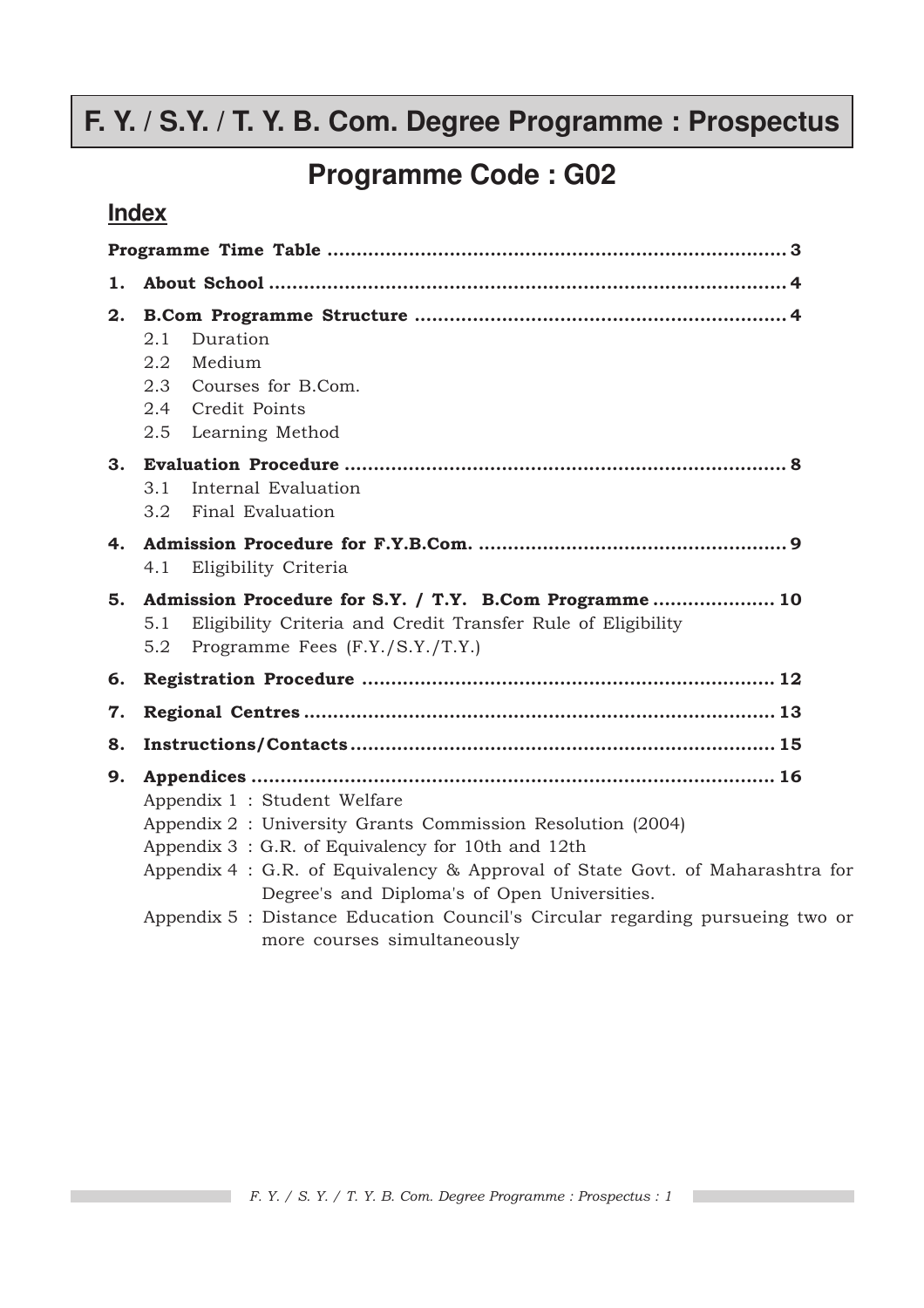### Most Important

Student of F.Y./S.Y. B.com. should take admission in S.Y./T.Y. class without waiting for result. Students will have to pay late fee even if result is declared late

Student will have to pay late fee after regular date of admission is over.

Student will not get admission after the date of late fee is over.

- ☛ If the admission is cancelled by the university or student himself, the admission fees paid by him will not be refunded.
- ☛ Student should not pay any excess fees. If excess fee is deposited into the Bank that will also be refunded. (to avoid this please read the prospectus carefully.)
- ☛ The study Centre and students should check the record of admission registration on DU porter of University. It is the responsibility of the Study Centre and Student to see the correctness of the record.
- At the time of admission, if late admission is taken, may cause many problems. (like failure of net, rush in bank and at study centre.) So ensure your admission in pretty advance.
- ☛ Keep Xerox copy of admission form with you for ever. Because university can not preserve the forms more than one year.
- The students should fill-in application form after carefully reading the prospectus.

### Production

Shri. Anand Yadav

Manager, Print Production Centre, YCMOU, Nashik - 422 222

**©** 2013, Yashwantrao Chavan Maharashtra Open University

- **First Publication :** June 2013
- 
- **D.T.P. :** Anurath Waghmare
- **Publisher :** Dr. Prakash Atkare Registrar, Yashwantrao Chavan Maharashtra Open University, Nashik

**Anurath/X13-163**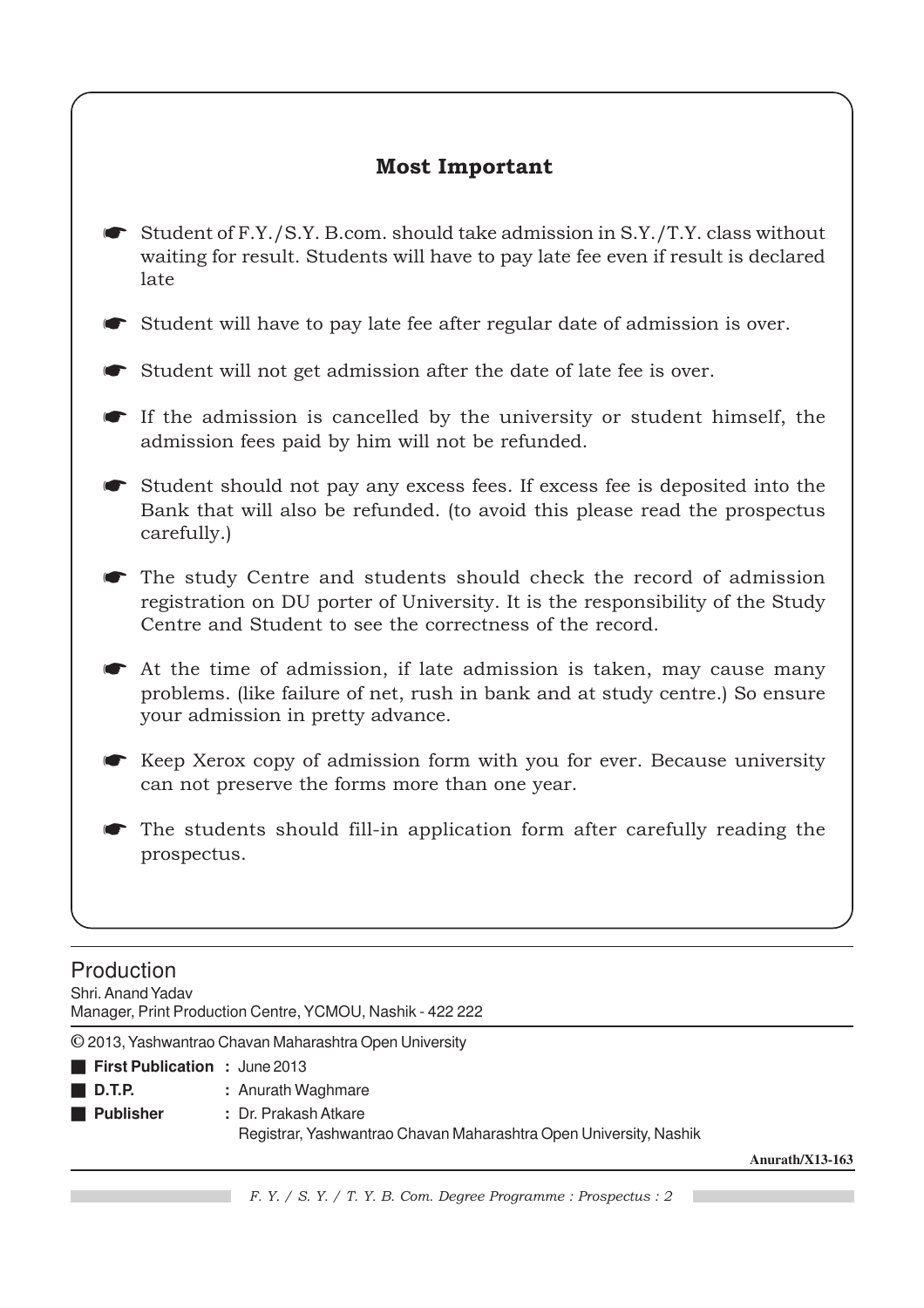# **F. Y. / S. Y. / T. Y. B. Com. Degree Programme**

#### **Programme Time Table**

#### **(F. Y. / S. Y. / T. Y. B.Com. Degree Programme : 2013 - 2014)**

| (1) | Admission starts on                                                                                                            | <b>July 2013</b>               |
|-----|--------------------------------------------------------------------------------------------------------------------------------|--------------------------------|
| (2) | Last date for the admission<br>at the Study Centre without late fee                                                            | 31 <sup>st</sup> July 2013     |
| (3) | Last date for admission at the<br>Study Centre with late fee Rs. 200/- 1 August to 16 August 2013<br>with late fee Rs. $500/-$ | 17 August to 30 August 2013    |
| (4) | Text-books available at the<br>Study Centre                                                                                    | Upto October 2013              |
| (5) | Period of counselling<br>sessions at the Study Centre                                                                          | September 2013 to April 2014   |
| (6) | Internal Evaluation                                                                                                            | November 2013 to Feburary 2014 |
| (7) | Final Examination                                                                                                              | May 2014                       |
| (8) | Declaration of Result                                                                                                          | End of July 2014               |

**Instructions :** (1) Changes, if any, in the given schedule, shall be informed to the study centres, well in advance.

- (2) Please contact your study centres for Exam, Contact Session and Study Material..
- (3) There is no provision for admission at Regional Centres and Headquarter.
- (4) The students will be responsible for mistakes in admission form. (There will be no admission after the last date.)
- (5) University Fees to be deposited through Bank Challan only.
- (6) The part of challan meant for study centre to be attached with the application and submit application form to the study Centre. Get receipt of the same.
- (7) Student will not be allowed to change study centre / medium once admission is taken at the particular study centre. However, Centre can be changed next year.
- (8) Fees once paid will not be refunded under any circumstances.

Website - http://ycmou.digitaluniversity.ac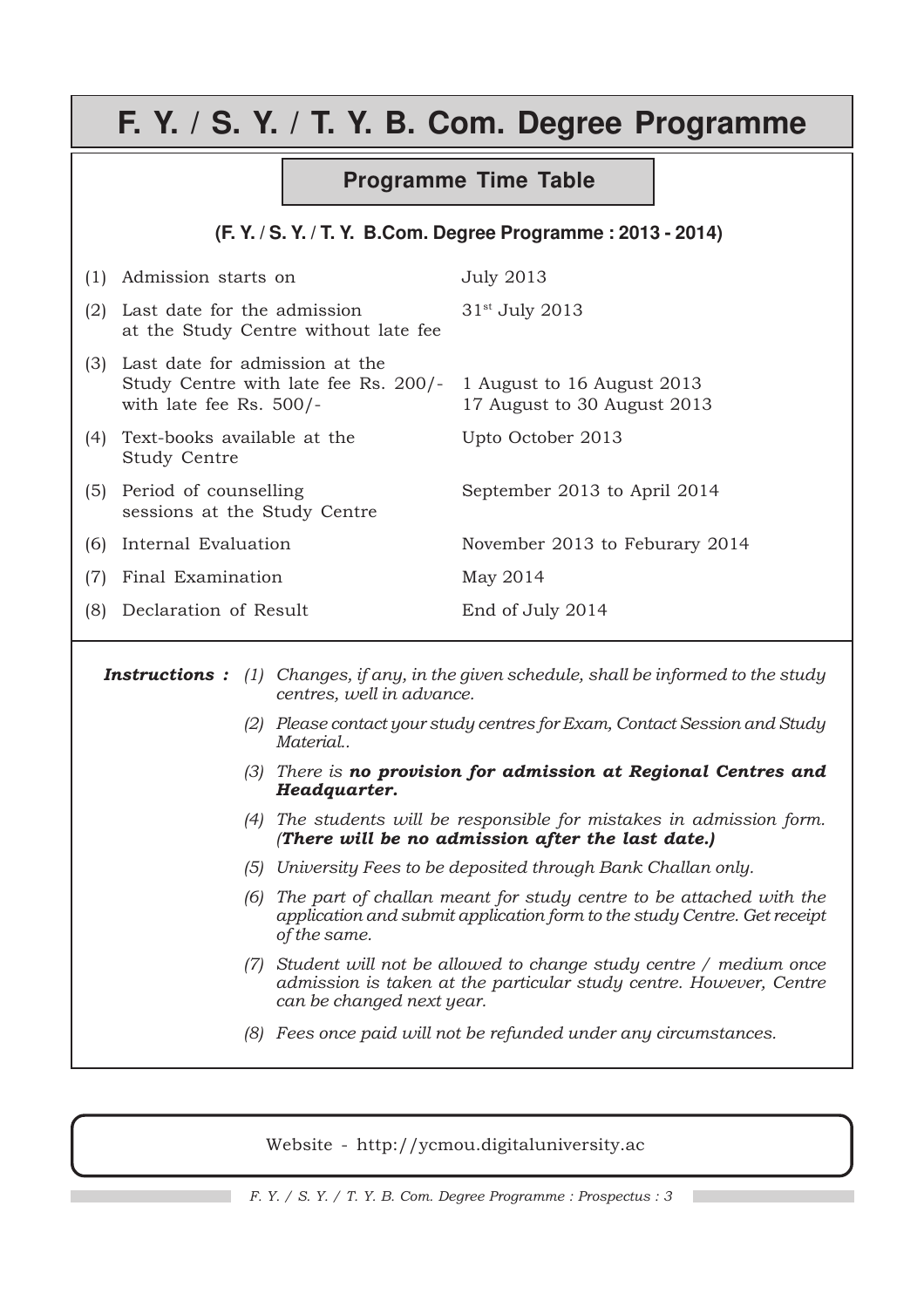## **1. About School**

The School of Commerce and management is one of the eight schools of studies located at the headquarters of the university. Through its quality policy aims to enhance and sustain excellence of its educational programmes. The school offers various programmes by which student can update his knowledge, ability and managerial skills while working in his /her profession. All the programmes run by the school have become extremely popular and are among the best in Distance Learning Programme methods.

#### **Mission of the School**

- 1. To help in icreasing knowledge in the field of commerce, management and allied sectors.
- 2. To provide well educated manpower to service and manufacturing sector, industries, institutions, etc.
- 3. To offer enriching learning experiences to aspiring managers.
- 4. To enable students to realize their full potential.
- 5. To ensure that student serves as agent of continuous improvement and change.
- 6. To encourage entrepreneurship and service orientation.
- 7. To extend the frontiers of knowledge in management through cutting-edge research.
- 8. To disseminate knowledge through a portfolio of educational programmes and publications.

#### **Objectives of the B.Com. Programme**

(1) To provide opportunity for higher education to those people (for example farmers, businessmen, workers, housewives, artizens, those who are in service, etc) who could not complete their education earlier.

- (2) To develop study skills among the learners so as to help them cope with courses in Literature, History, Politics, Economics, Business, Management Science, etc.
- (3) To provide the necessary practical exposure to self-study methods so as to equip the learner with knowledgeacquiring skills.
- (4) To develop personality development skills.

## **2. B.Com. Programme Structure**

This programme has a duration of three years and has weightage of 108 credit points. In this programme the student has to study 6 Courses of 36 credit points for the first year, 5 compulsory courses and one elective course having weightage 36 credit points for the second year, and 4 compulsory and 2 specialization group courses having weightage 36 credit points for third year. Nine contact sessions for every course of 6 credit points are arranged at the study centre where the students can solve their difficulties.

### **2.1 Duration**

The minimum duration of this programme is three years, although you may complete the programme gradually within a maximum period of eight years.

If the programme is not completed successfully during these eight years, you will be required to take fresh admission. During the period of registration, students will be given at the most four chances for appearing for the examination of specific courses.

#### **2.2 Medium**

The medium of instruction for the B.Com. programme is English.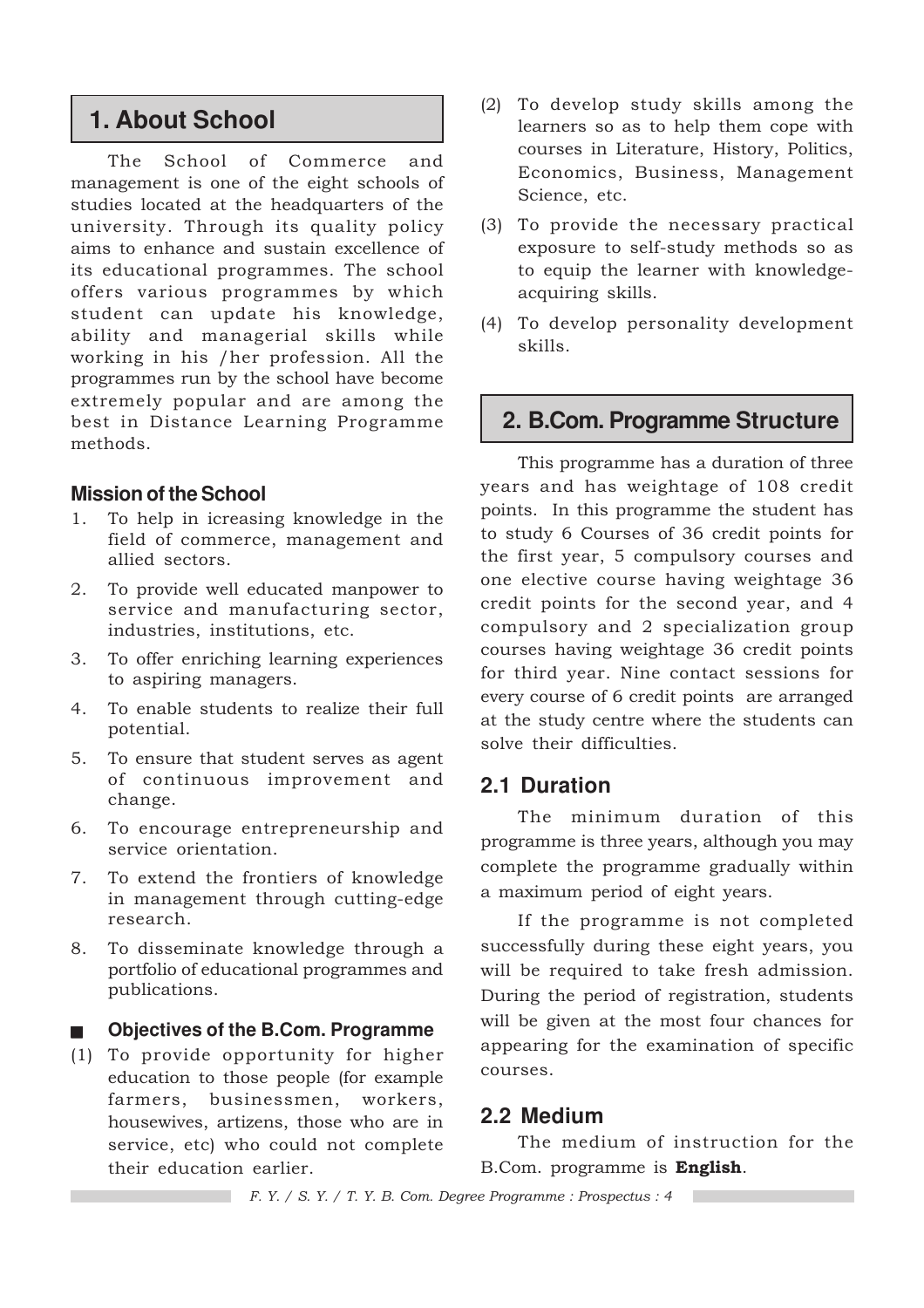### **2.3 Courses for B.Com.**

|     | First Year B. Com. (All courses are compulsory) |      |
|-----|-------------------------------------------------|------|
|     | Course Name<br><b>Credit Points</b>             |      |
| (1) | (COM107) Elements of Statistics                 | 6cp  |
| (2) | (MAR102) Foundation Course in                   | 6cp  |
|     | Marathi or (ENG102) English for                 |      |
|     | <b>Business</b>                                 |      |
| (3) | (HEN101)Foundation Course in                    |      |
|     | English and Hindi                               | 6cp  |
| (4) | (GKN101) General Knowledge                      | 6cp  |
|     | and Social Awareness                            |      |
| (5) | (COM106) Commerce                               | 6cp  |
| (6) | (COM211) Office Management                      | 6cp  |
|     | Second Year B. Com.                             |      |
|     | Credit Points<br>Course Name                    |      |
| (A) | <b>Compulsory Courses</b>                       |      |
| (1) | (COM208) Accountancy : Part I                   | 6cp  |
| (2) | (ECO201) Business Economics                     | 6cp  |
| (3) | (COM210) Business Law                           | 6cp  |
| (4) | (MGM105) Management Science                     | 6cp  |
| (5) | (COM212)Business Organization                   | 6cp  |
|     | and Administration                              |      |
| (B) | Elective Courses (Any One)                      |      |
| (6) | (MGM224) Managerial Economics 6 cp              |      |
|     | <b>OR</b>                                       |      |
| (7) | (MGM225) Business Communication 6 cp            |      |
|     | Third Year B. Com.                              |      |
|     | Course Name<br>Credit Points                    |      |
| (A) | <b>Compulsory Courses</b>                       |      |
| (1) | (COM209) Accountancy : Part II                  | 6cp  |
|     | (2) (COM220) Economic                           |      |
|     | Environment in India                            | 6cp  |
|     | (3) (COM221) Costing,                           |      |
|     | Auditing and Taxation                           | 6cp  |
| (4) | (COM222)Human                                   |      |
|     | Resource Management                             | 6cp  |
|     | (B) Specialization Courses (Any One)            |      |
|     | (Two papers of each)                            |      |
| (1) | COM306 Banking and Finance 1                    |      |
|     | COM307 Banking and Finance 2                    | 12cp |
|     | <b>OR</b>                                       |      |
| (2) | MGM308 Marketing Management 1                   |      |
|     | MGM309 Marketing Management 2 12 cp             |      |

### **2.4 Credit Points**

All courses offered by YCMOU carry a certain value in terms of credit-points. A credit point is a way of expressing the learning hours required to study a certain unit, in a book or a course.

Generally, one credit point is considered equivalent to about 30-35 learning hours. These learning hours could mean the time you spend in reading, notetaking, listening to lectures, participating in discussions on the topic, listening to audios, viewing especially prepared videos, etc.

The B.Com. degree programme at YCMOU requires that you 'collect' a credit of 108 credit points in order to be considered eligible for the degree 'Bachelor of Commerce'.

### **2.5 Learning Method**

The students of the open university do not go to the college everyday. They do not have regular time for their studies. The open university has independently developed a learning method for such students. This method has the following components :

O Self-Instructional text books,

❍ Use of Audio and Video cassettes,

❍ Counselling during contact sessions at the study centre by the subject experts.

#### ■ **Special Features of the Text Books**

The students are given the syllabus of the courses and also the text-books. The students get these text-books after paying total programme fees and are allowed to keep these with them. These texts are written in a format, different from the usual published texts. One can understand the text through one reading because it is divided into small units. Each unit is explained with the help of graphs, pictures and illustrations to cover a specific topic.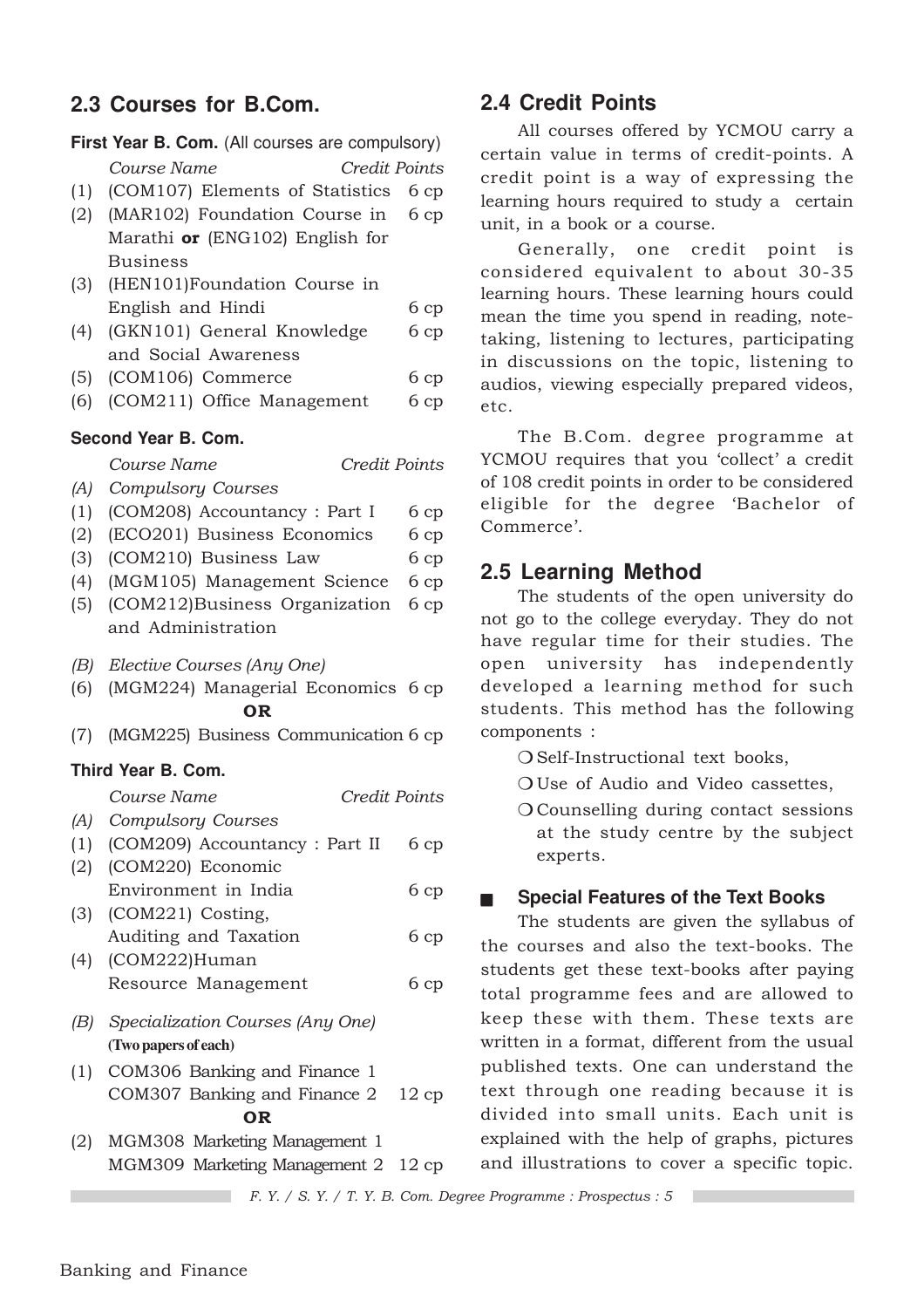In text, there are questions for each unit so as to revise and review the comprehension of the reading material. It helps the students to study a specific topic. If the student has any difficulty, he or she can make a note of it. He can discuss these noted difficulties with the counsellor during the contact session at the study centre.

#### **Nature of Contact Sessions**

The student can choose a study centre as per his/her convenience. Generally, the contact sessions are held either on weekly holidays or in the evening, after office hours. The contact session for counselling of one subject is of two hours. During these contact sessions, the counsellors are supposed to guide/discuss with the students, based on the course material. These contact sessions are also used to view audio/video cassettes at the study centres. The students can solve their difficulties by discussing with their colleagues as well as with the counsellor during contact sessions.

### **Syllabus for First Year B.Com. Programme**

#### 1. (COM 107) Elements of Statistics

- Book 1: Intorduction to Statistics and Presentation of Data
- Book 2: Measures of Central Tendencies & Measures of Variations
- Book 3 : Correlation and Regression

#### 2. (MAR 102) Foundation Course in Marathi

- पुस्तक १ : भाषिक विनिमय : तत्त्व आणि व्यवहार
- पुस्तक २ : मराठीचा भाषिक वापर : कार्यपुस्तक
- पुस्तक ३ ः भाषिक सर्जनशीलता ः स्वरूप आणि प्रकार
- पुस्तक ४ : मराठी भाषेचा सर्जनशील वापर: कार्यपुस्तक

#### **OR**

#### (ENG 102) English for Business

Book 1: Leadership, Communication and Listening

Book 2: Group Communication

Book 3 : Effective Business Writing

### 3. (HEN 101) Foundation Course in Hindi and English

- Book 1: हिन्दी भाषा का परिचय और उसकी संरचना
- Book 2: Foundation Course in English
- Book 3 : हिन्दी भाषा का परिचय और उसकी संरचना : कार्यपुस्तिका
- Book 4 : Foundation Course in English : Work Book

### 4. (GKN 101) General Knowledge and **Social Awareness**

- Book 1 : Science & Technology, Environment and Health
- Book 2: Development: Concept and Procedure
- Book 3: Communication Revolution and Biotechnology

#### 5. (COM 106) Commerce

- Book 1: Introduction to Economics and Evolution of Commerce
- Book 2: Procedures of Commerce
- Book 3: Book-keeping and Accountancy

#### 6. (COM 211) Office Management

- Book 1: Office Layout and Procedures
- Book 2 : Office Organisation and Personnel Management
- Book 3: Record Management and Public Relations

### **Syllabus for Second Year B.Com. Programme**

(A) Compulsory Course No. of Contact

**Sessions** 

 $12$ 

#### 1. (COM 208) Accountancy Part I

Book 1: Bank Reconciliation Statement, Bills of Exchange and Depreciation.

Book 2: Accounts of Partnership Firm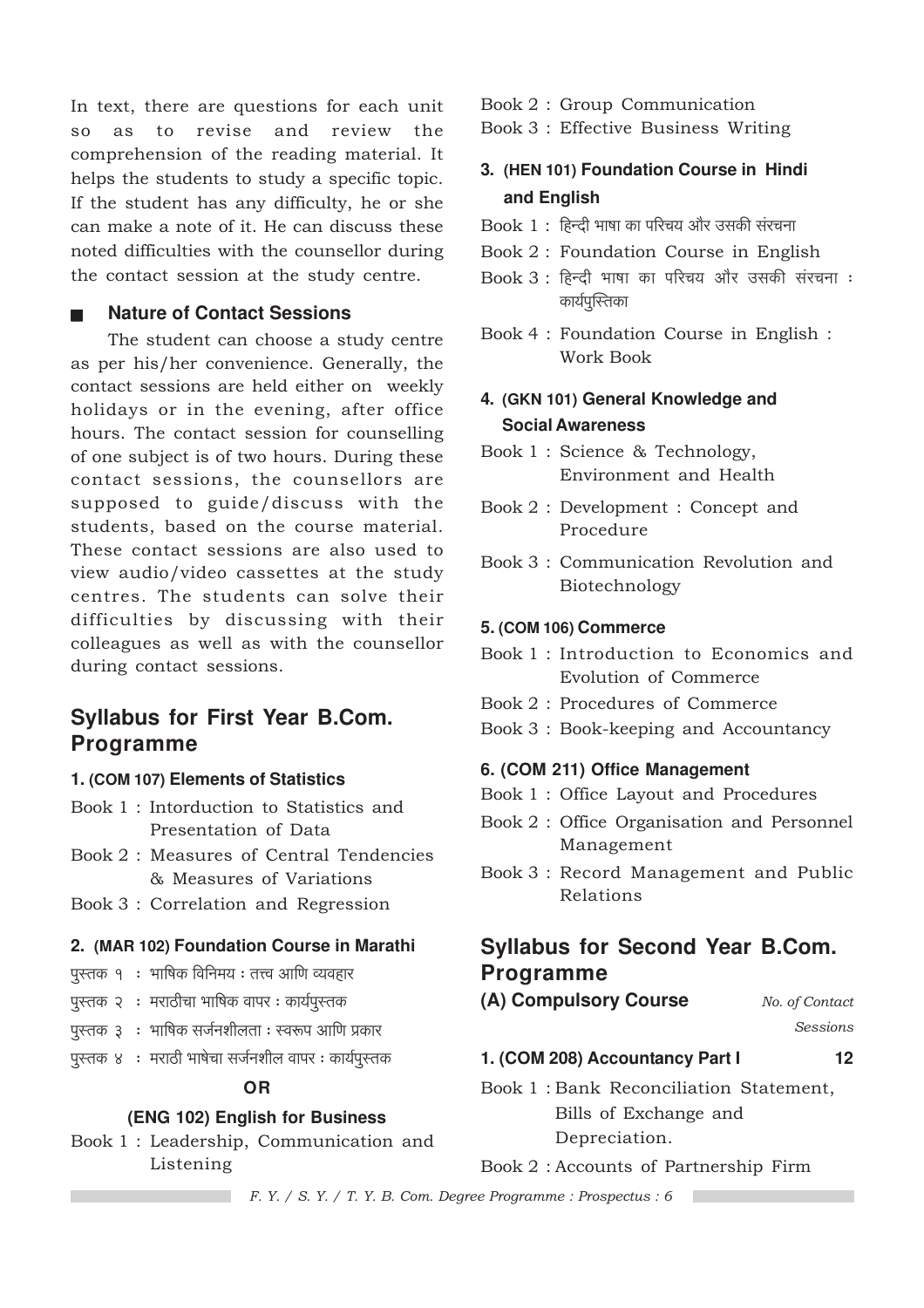| Book 3 : Accounts of Partnership and<br>Non-Profit making Association            |
|----------------------------------------------------------------------------------|
| 2. (ECO 201) Bussiness Economics<br>09                                           |
| Book 1: Business Organisations and<br>Demand Analysis                            |
| Book 2: Supply and Market Conditions                                             |
| Book 3 : Labour-Market and Capital<br>Investment                                 |
| 3. (COM 210) Business Law<br>09                                                  |
| Book 1 : Indian Contract Act and<br>Negotiable Instruments Act                   |
| Book 2: Sale of Goods Act and<br><b>Factories Act</b>                            |
| Book 3 : Industrial Disputes and<br>Payment of wages Act                         |
| 4. (MGM 105) Management Science<br>09<br>Book 1 : Management and its nature      |
| Book 2: Management: Development and<br>Functions                                 |
| Book 3 : Management Functions                                                    |
| 5. (COM 212) Business Organisation and<br>09<br><b>Administration</b>            |
| Book 1: Commercial Organisations,<br>Localisations and Small Scale<br>Industries |
| Book 2: Business: Size, Combination and<br>Capital                               |
| Book 3 : Industrial Relations and<br>Management                                  |
| (B) Elective Courses (Any One)                                                   |
| 1. (MGM 224) Managerial Economics<br>09                                          |
| Book 1 : Managerial Economics :<br>Nature and Concepts                           |
| Book 2: Markets and Price Determination                                          |
| Book 3 : Principles of Business Firms and<br>Investment analysis                 |
| 2. (MGM 225) Business Communication<br>09                                        |
| Book 1: Principles and Media of<br>Communication                                 |
| Book 2: Verbal and Written Communication                                         |
| Book 3 : Effective Communication and<br>Human Relations                          |
|                                                                                  |

## **Syllabus for Third Year B.Com. Programme (A) Compulsory Courses**

| 1. (COM 209) Accountancy Part II                                       | 12 |
|------------------------------------------------------------------------|----|
| Book 1 : Investment & Farm Accounts                                    |    |
| Book $2:$ Accounting for Companies &<br>Insurance Companies            |    |
| Book 3 : Accounting for Banking<br>Companies                           |    |
| 2. (COM 220) Indian Economic                                           |    |
| <b>Environment</b>                                                     | 09 |
| Book 1: Economical Environment                                         |    |
| Book 2: Agriculture, Industry and<br>Service Sector                    |    |
| Book 3 : Economic Policy & Planning                                    |    |
| 3. (COM 221) Costing, Auditing & Taxation 09                           |    |
| Book 1: Auditing                                                       |    |
| Book 2: Cost Accounting                                                |    |
| Book 3 : Income Tax                                                    |    |
| 4. (COM 222) Human Resource                                            |    |
| <b>Management</b><br>Book 1: Human Resource                            | 09 |
| Book 2: Human Resource Planning                                        |    |
|                                                                        |    |
| Book 3 : Human Resource Development                                    |    |
|                                                                        |    |
| (B) Specialisation (Any One Group)<br>1. (COM 306) Banking & Finance-1 | 09 |
| Book 1: Banking Business                                               |    |
| Book 2: Banking Business and Laws                                      |    |
| Book 3: Types of Banks                                                 |    |
| 2. (COM 307) Banking & Finance - 2                                     | 09 |
| Book 1 : Financial Markets                                             |    |
| Book 2: Financial Institutions-1                                       |    |
| Book 3 : Financial Institutions-2                                      |    |
| 3. (MGM 308) Marketing Management-1                                    | 09 |
| Book 1: Marketing<br>Book 2: Marketing Mix                             |    |

Book 3 : Marketing Information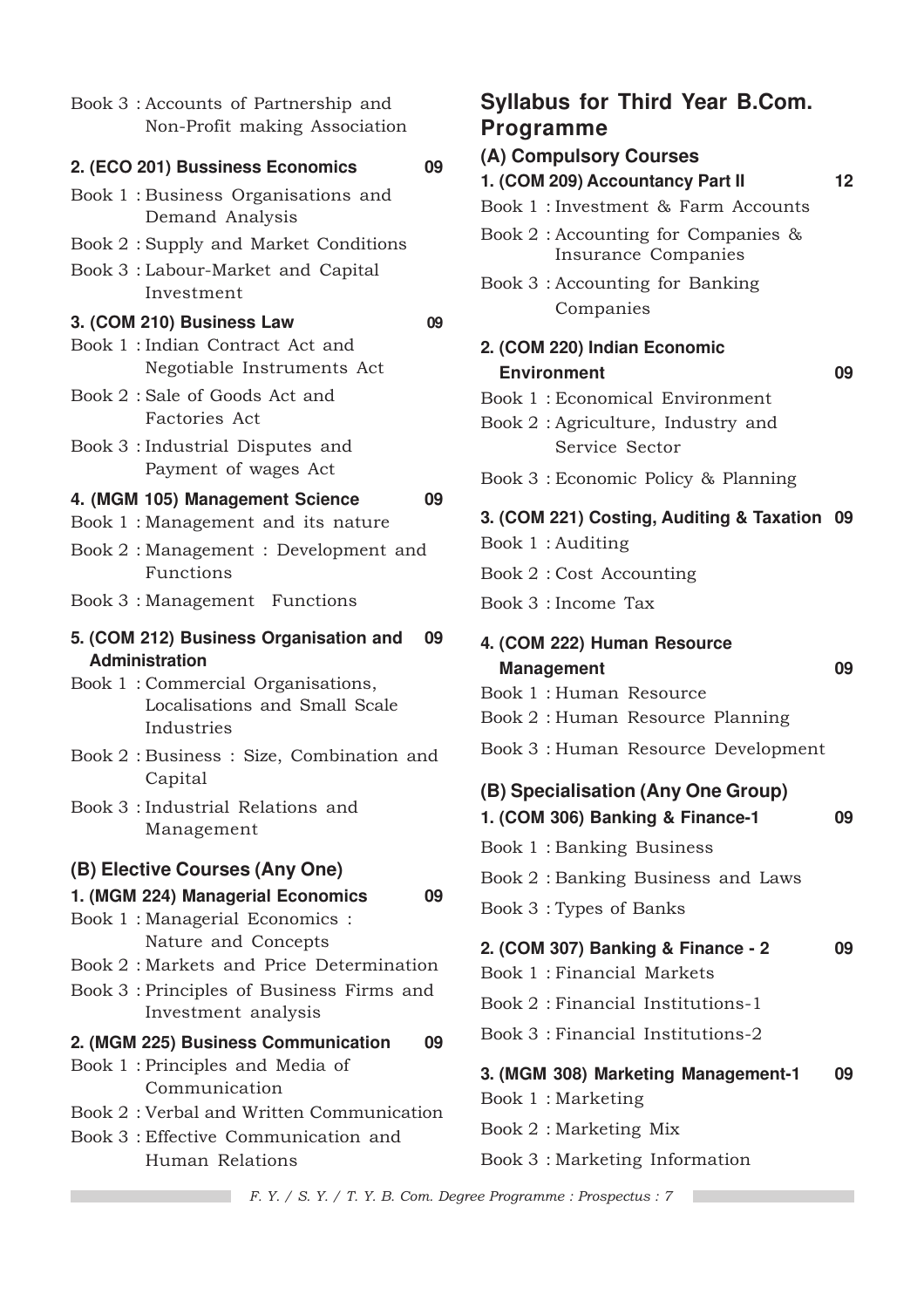**4. (MGM 309) Marketing Management-2 09**

Book 1 : Advertising

Book 2 : Salesmanship

Book 3 : Consumer Satisfaction

## **3. Evaluation Procedure**

### ■ **F.Y.B.Com. Programme**

The pattern of evaluation used for the B.Com. programme will adopt three basic evaluation modes :

- (1) Self-Assessment
- (2) Continuous Assessment
- (3) End Assessment

#### ■ **Self-Assessment**

Each unit (Chapter) in your books, gives you some exercises for assessing your own learning. Correct or model answers for these exercises provided later, help you to assess the accuracy of your own answers. This mode of assessment gives you a quick or immediate feedback on your extent of learning with regard to a certain topic or sub-topic in your syllabus.

### **3.1 Internal Evaluation**

Internal Evaluation consists of Continuous Assessment (CA). It is a wellaccepted fact that rather than evaluate a student purely on the basis of one examination conducted at the end of the learning period, evaluating him at multiple points on a more frequent basis will yield a more dependable and objective measure of his learning.

Besides, continuous assessment has tremendous educational value from your point of view.

Periodic and timely feedback regarding

your performance, given to you by experts may motivate you in various ways : it may lead you to put in additional efforts in your 'weaker' areas; likewise, objective information that you have achieved a satisfactory level of learning, may help to build up your self-confidence in undertaking more difficult learning tasks subsequently.

The Continuous Assessment component of the Evaluation system consists of the Home assignment given by Study Centre.

#### **Evaluation of Home Assignments**

Home assignments are essential for practice, hence it is mandetory for the students to complete the home assignments. Study Centres should evaluate the home assignments but should not allot the marks, only submit a report, certifying the performance of students and submit it to the Regional Centres in detail.

### **3.2 Final Evaluation**

Final Evaluation consists of End Examination (EE). Evaluation conducted at the end of the learning period through an examination is done here as in other universities. Each question paper carries 100 marks and has a duration of three hours.

#### **Note - Degree grade**

1. Degree will be awarded on the basis of marks obtained in 2nd and 3rd year. Passing the 1st year is an essential criteria as well.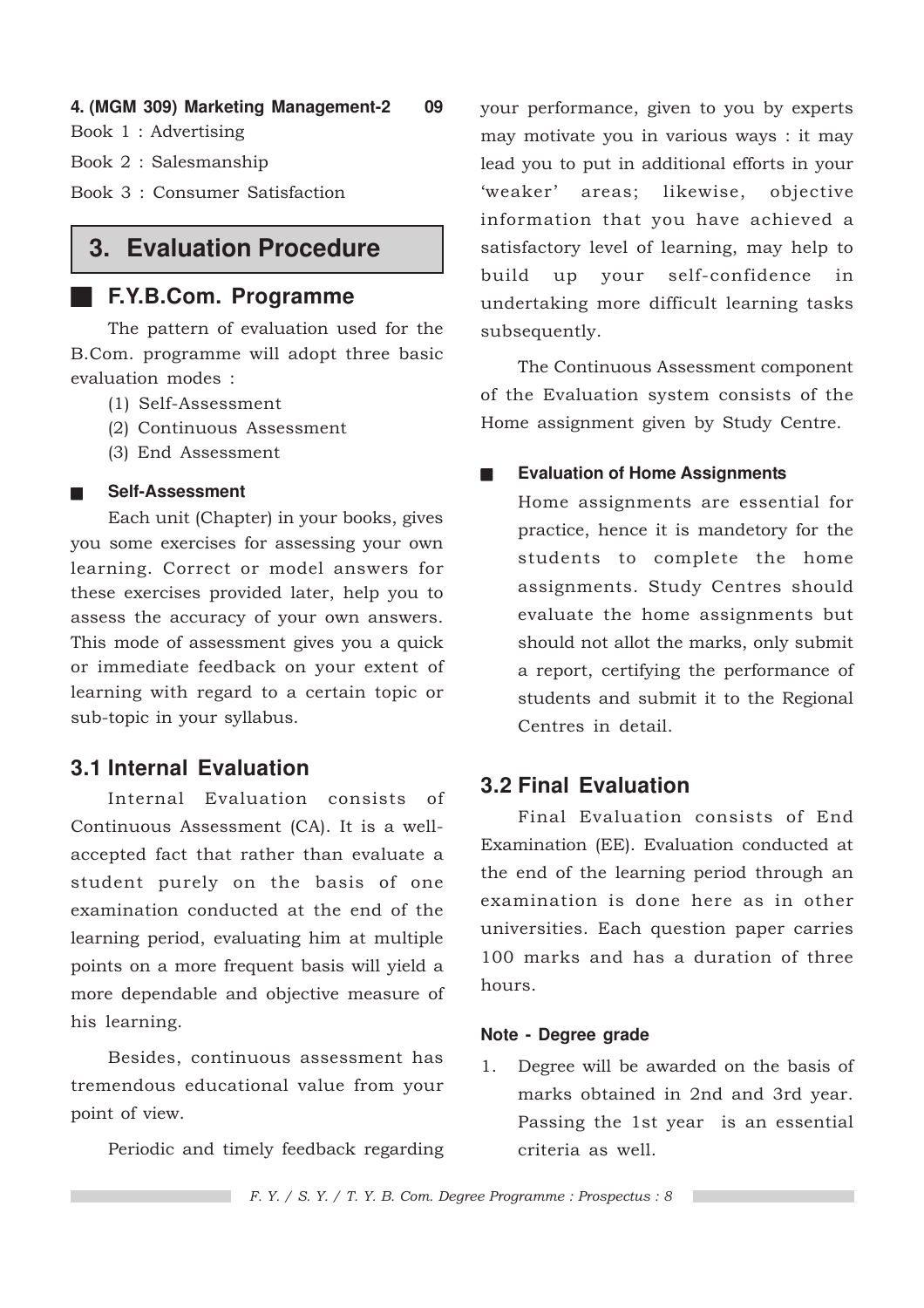2. For the second year, the student has to select one paper from the elective group.

For the third year student needs to select two papers of the same specilization group.

### ■ **Evaluation Procedure S.Y./T.Y. B.Com. Programme**

The pattern of evaluation used for the B.Com. programme will adopt three basic evaluation modes :

- (1) Self-Assessment
- (2) Continuous Assessment
- (3) End Assessment

#### ■ **Self-Assessment**

Each unit (Chapter) in your books, gives you some exercises for assessing your own learning. Correct or model answers for these exercises provided later, help you to assess the accuracy of your own answers. This mode of assessment gives you a quick or immediate feedback on your extent of learning with regard to a certain topic or sub-topic in your syllabus.

### ■ **Internal Evaluation**

Study Centre will send a report of the performance of the student regarding Home Assignment to respective Regional Centres.

### ■ **Final Evaluation**

Final Evaluation consists of End Examination (EE). Evaluation conducted at the end of the learning period through an examination is done here as in other universities. Each question paper carries 100 marks and has a duration of three hours.

A minimum of 40 average marks are essential. For obtaining the degree, the student must have at least 40 marks in each course included in the programme.

**Note**: Degree is awarded on the marks of S.Y. and T.Y. B.Com. courses.

### ■ **Credit Points**

All courses offered by YCMOU carry a certain value in terms of credit-points. A credit point is a way of expressing the learning hours required to study a certain unit, in a book or a course.

Generally, one credit point is considered equivalent to about 30-35 learning hours. These learning hours could mean the time you spend in reading, notetaking, listening to lectures, participating in discussions on the topic, listening to audios, viewing especially prepared videos, etc.

The B.Com. degree programme at YCMOU requires that you 'collect' a credit of 108 credit points in order to be considered eligible for the degree 'Bachelor of Commerce'.

### **4. Admission Procedure for F.Y. B.Com.**

### **4.1 Eligibility Criteria**

The admission to this programme is based on fulfilling any one of the following criteria -

- (1) Preparatory programme of YCMOU with minimum 40% marks. Certificate Programme for Self Help Group facilitators of YCMOU with minimum 40% marks.
- (2) H.S.C. or equivalent examination of Maharashtra or other state HSC Board.
- $(3)$  11<sup>th</sup> standard passed (Before 1975).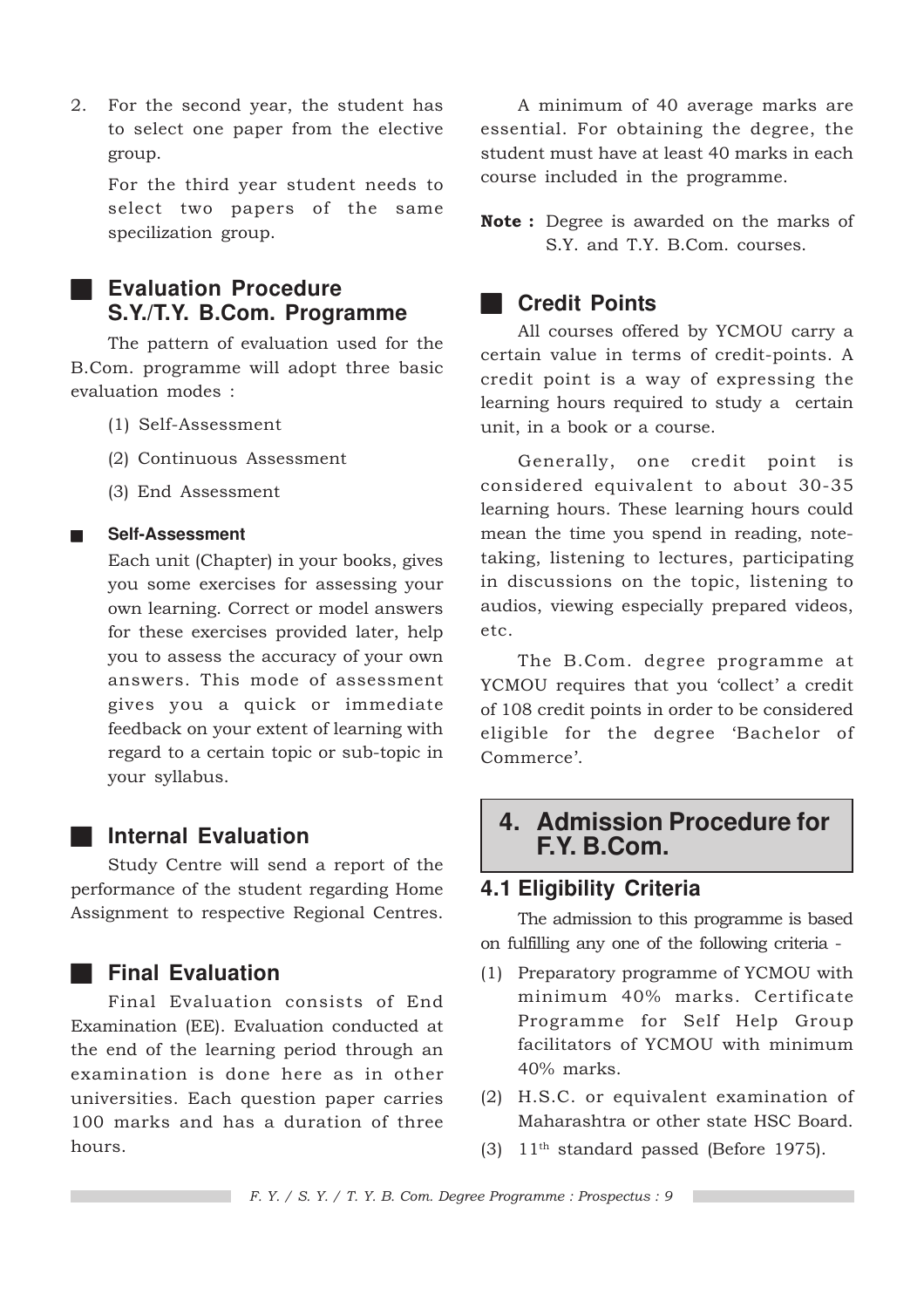(4) Government recognised certificate / diploma of minimum two years after SSC.

#### ■ **Special Instructions**

- (A) It is necessary to attach following documents alongwith application form.
	- (1) Attested photocopy of school leaving certificate or birth certificate.
	- (2) Attested copies of educational qualification.
- (B) Please do not attach any original document alongwith the application form. University will not be responsible for the same.
- (C) In case of change in name, it is allowed only at the begining of the  $1<sup>st</sup>$  year. To change the name students have to submit Notification in the Government Gazette to University.

### **5. Admission Procedure for S.Y./T.Y. B.Com.**

### **5.1 Eligibility Criteria & Credit Transfer Rule of Eligibility**

■ **S. Y. B. Com. (Regular)**

The admission to this programme is based on fulfilling any one of the following criteria -

- (1) Student having admitted for the first year B.Com. of the Yashwantrao Chavan Maharashtra Open University.
- (2) Student having passed F.Y.B.Com. from other Universities. (under rule of credit transfer)

### ■ **T. Y. B.Com. (Regular)**

The admission to this programme is based on fulfilling any one of the following Criteria :

Students who have been admitted for the second year (B. Com.) of the YCMOU.

#### ■ **Credit Transfer**

Credit Transfer Rule takes into consideration previous education for completing the degree programme by giving exemption of some credit points.

According to the Credit Transfer Rule students are eligible to Second Year.

On the basis credit transfer Rules, you can complete your education & become a degree holder. If you want to take admission on the basis of Credit Transfer Rules, you are required to fill Credit Transfer Application Form alongwith Bank Challan for required fees and submit it to your Study Centre.

#### **Duration for Credit Transfer**

Open University adopts flexible policy regarding the duration of the programme. Hence, student can complete the programme gradually within a maximum period of eight years. (only for student taking admission as per Credit Transfer Rule to S.Y. has to complete it within five years and three years respectively.)

It is not compulsory to the students to give final examination if he is not prepared for that, as examination will be held twice in a year. For example, if student has not completed S.Y., is allowed to take admission to the T.Y. only he has to give second year courses in future and degree will be awarded only after successful completion of second and third year courses.

#### ■ **S.Y. B.Com. (Credit Transfer)**

As per the Credit Transfer Rule of University, student who has passed F.Y.B.Com. from any government recognised University is allowed to take admission to S.Y.B.Com. Programme of Yashwantrao Chavan Maharashtra Open University and also exempted from all first year's subjects.

- Documents to be attached with Admission Form are :
- ❍ Age proof (Attested copy of School Leaving Certificate, School/College Bonafied Certificate - original copy)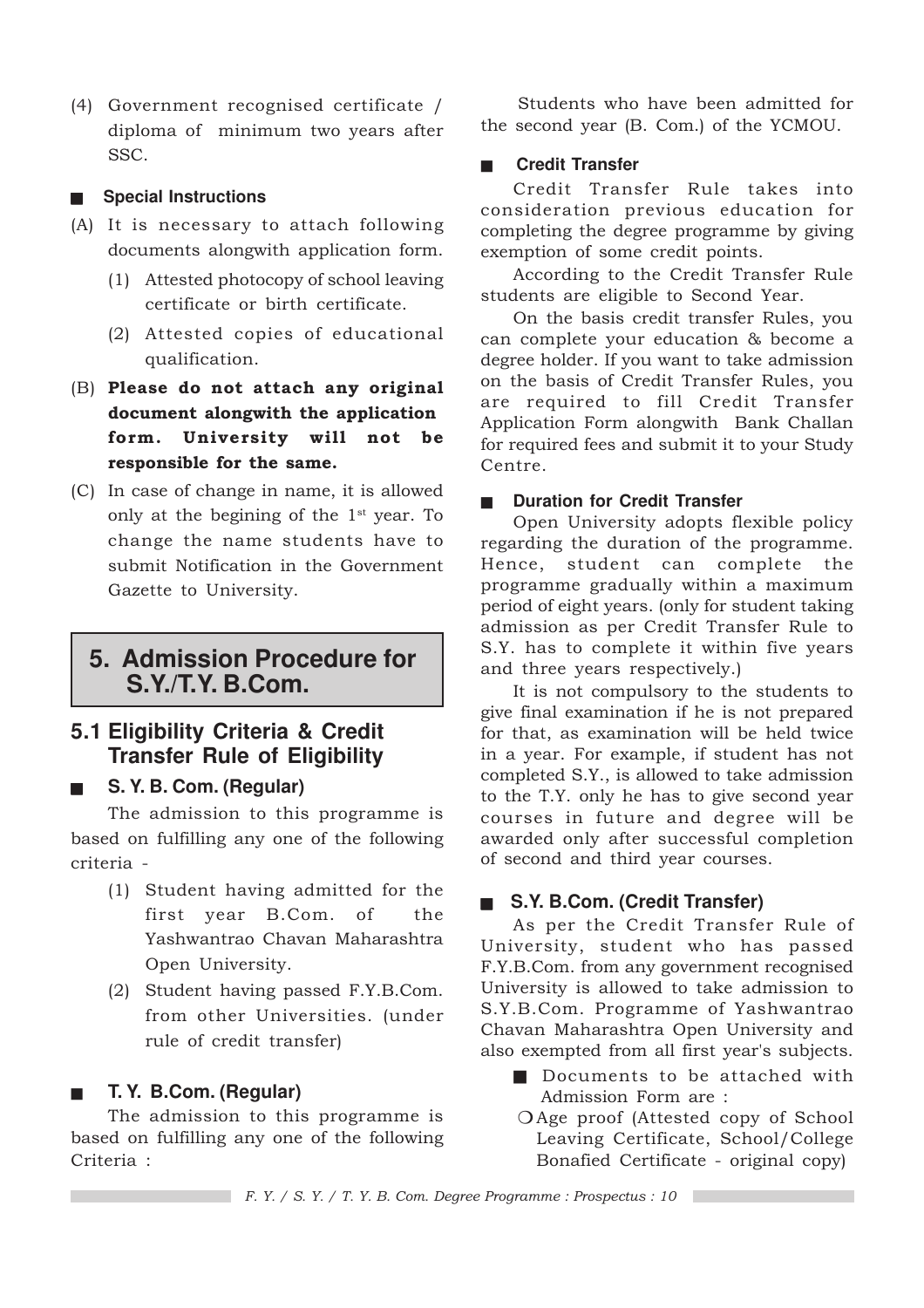❍ Don't attach original documents with the admission form. At the time of submission of application form keep (xerox) photocopies and also original copies of the documents with you so that study centre In-charge or coordinator will make the attestation and return your original documents. Only attested copies are sufficient, study centre or university is not responsible for maintaining original documents.

Application Form is attached herewith. Student should read thoroughly the application form and prospectus carefully before filling up Application Form to avoid any mistakes and require to attach above mentioned documents and then submit it to the study centre.

## **5.2 Programme Fees** (F.Y./S.Y./T.Y.)

#### **F. Y. B. Com.**

| <b>Total Programme Fee</b>               | Rs. 1600/- |
|------------------------------------------|------------|
| <b>Study Centre</b>                      | $Rs$ 475/- |
| Study Centre Fee paid at                 |            |
| University Fee paid into Bank Rs. 1125/- |            |

#### ■ **Details of University Fees for F.Y.B.Com.**

| Total                           | Rs. 1125 |
|---------------------------------|----------|
| 7. Disaster Mngt. fund          | 10       |
| 6. Student Welfare              | 40       |
| 5. Marksheet & Postage          | 100      |
| 4. Examination fee              | 600      |
| 3. Samwad                       | 50       |
| 2. Academic fee                 | 150      |
| 1. Admission & Registration fee | 175      |

#### **(A) S. Y. B. Com. (Regular)**

| <b>Total Fees</b>                               |     | Rs. 1900/- |
|-------------------------------------------------|-----|------------|
| Study Centre Fee paid at<br><b>Study Centre</b> | Rs. | $625/-$    |
| University Fee paid into Bank Rs. 1275/-        |     |            |

#### ■ **Details of University Fees for S.Y.B.Com.**

| 1. Adminstration & Registration | 175      |
|---------------------------------|----------|
| 2. Academic                     | 300      |
| 3. Samwad                       | 50       |
| 4. Examination                  | 600      |
| 5. Marksheet & Postage          | 100      |
| 6. Student Welfare              | 40       |
| 7. Disaster Mngt. fund          | 10       |
| Total                           | Rs. 1275 |

#### **(B) S. Y. B. Com. (Credit Transfer)**

| <b>University Fees</b><br>(a) Second Year Fee<br>(b) Credit Transfer fee | Rs.<br>Rs. | $1275/-$<br>$1500/-$ |
|--------------------------------------------------------------------------|------------|----------------------|
| <b>University Fee</b><br>paid into Bank                                  | Rs.        | $2775/-$             |
| <b>Study Centre Fee</b><br>paid at Study Centre Rs.                      |            | $625/-$              |
| <b>Total Fees</b>                                                        |            | $3400/-$             |

#### **(A) T. Y. B. Com. (Regular)**

| University Fee paid<br>into Bank |     | Rs. 1725/- |
|----------------------------------|-----|------------|
| Study Centre Fee paid at         |     |            |
| <b>Study Centre</b>              | Rs. | $775/-$    |
| <b>Total Fees</b>                |     | Rs. 2500/- |

#### ■ **Details of University Fees for T.Y.B.Com.**

| Total                       | Rs. 1725 |
|-----------------------------|----------|
| 8. Degree Certificate       | 300      |
| 7. Disaster Mngt. fund      | 10       |
| 6. Student Welfare          | 40       |
| 5. Marksheet & Postage      | 100      |
| 4. Examination              | 600      |
| 3. Samwad                   | 50       |
| 2. Academic                 | 450      |
| 1. Admission & Registration | 175      |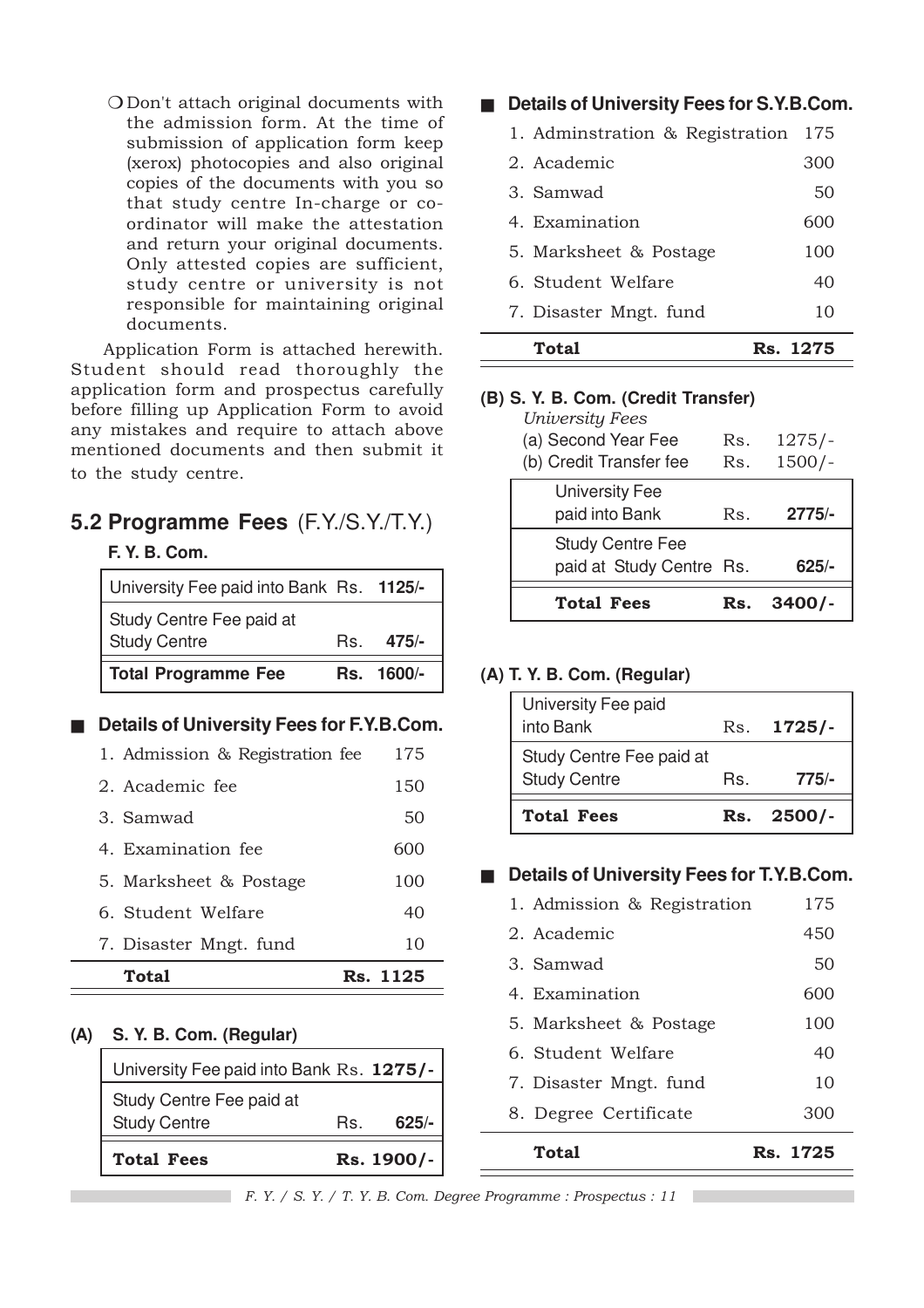Please do not pay any additional fees to the study centre. The programme fees will be as given above. If your admission is cancelled due to some reason, the programme admission fees will not be refunded.

Please note that if the number of students at a particular study centre is less than 20 students, then the registered students of such study centres will be transferred to the nearest study centre.

Final Examination & Marksheet fees are taken with the admission form. So regular students do not fill any seperate Examination Form for final exam.

- (1) Please do not pay any additional fee to the Study Centre. University will not be responsible for the excess payment of fees other than mentioned above. It is non-refundable, if admission is cancelled due to certain reasons.
- (2) University fee is to be deposited through bank challan only in the bank prescribed by the university. One part of the challan will be kept by the bank, second part to be attached with the application, third part to be retained by the student. Students will have to pay Bank Service Charges to the bank if it is mentioned in the challan.
- (3) Study Centre fees to be deposited at Study Centre only. The Study Centre will give receipt of the same.

### **6. Registration Procedure**

- 1. The Applicant is expected to procure the Admission Form and Bank Challan from the recognised Study Centre.
- 2. The Applicant must study the prospectus, familiarise himself/herself about the programme rules and ensure that he/ she is eligible for the admission. Prospectus is available on our website.
- 3. If eligible, the Applicant interested for admission to the programme should carefully fill in the form in BOLD legible (readable) letters in black ink/black ball pen, without overwriting, in ENGLISH language. Care should be taken to fill in the form perfectly and accurately because a computerised system will be used for data entry. The Applicant will be solely responsible for the correctness of information submitted. He/she should attach the attested photocopies of proofs of qualification, date of birth and any other important documents asked for.
- 4. The Applicant should obtain the signature and seal of the Study Centre after getting his/her eligibility checked from the study centre.
- 5. The Applicant shall attach the part of challan meant for the application form and retain one part with himself/ herself. He/She should also retain a photocopy of the application form (Admission Form) for himself/herself. He/she shall take acknowledgement of having given the Study Centre part of the challan to the Study Centre.
- 6. The Admission Forms must be filled in and the above process should be completed before the stipulated time limit. Only admission form along with challan must be submitted only at the Study Centre within stipulated time frame mentioned in the prospectus. No admission form will be received/ accepted at the university headquarters/ Regional centres under any circumstances. Forms should also not be sent by post or courier in any case.
- 7. The admission fee receipt for the university fees will not be issued by the Study Centre. The Bank challan will itself serve as the fee receipt.
- 8. Applicants should submit their admission form and challan to the Study Centre only.
- 9. The Applicant must keep in touch with the Study Centre about the learning programme, Contact Session, Time Table and the examination schedule. The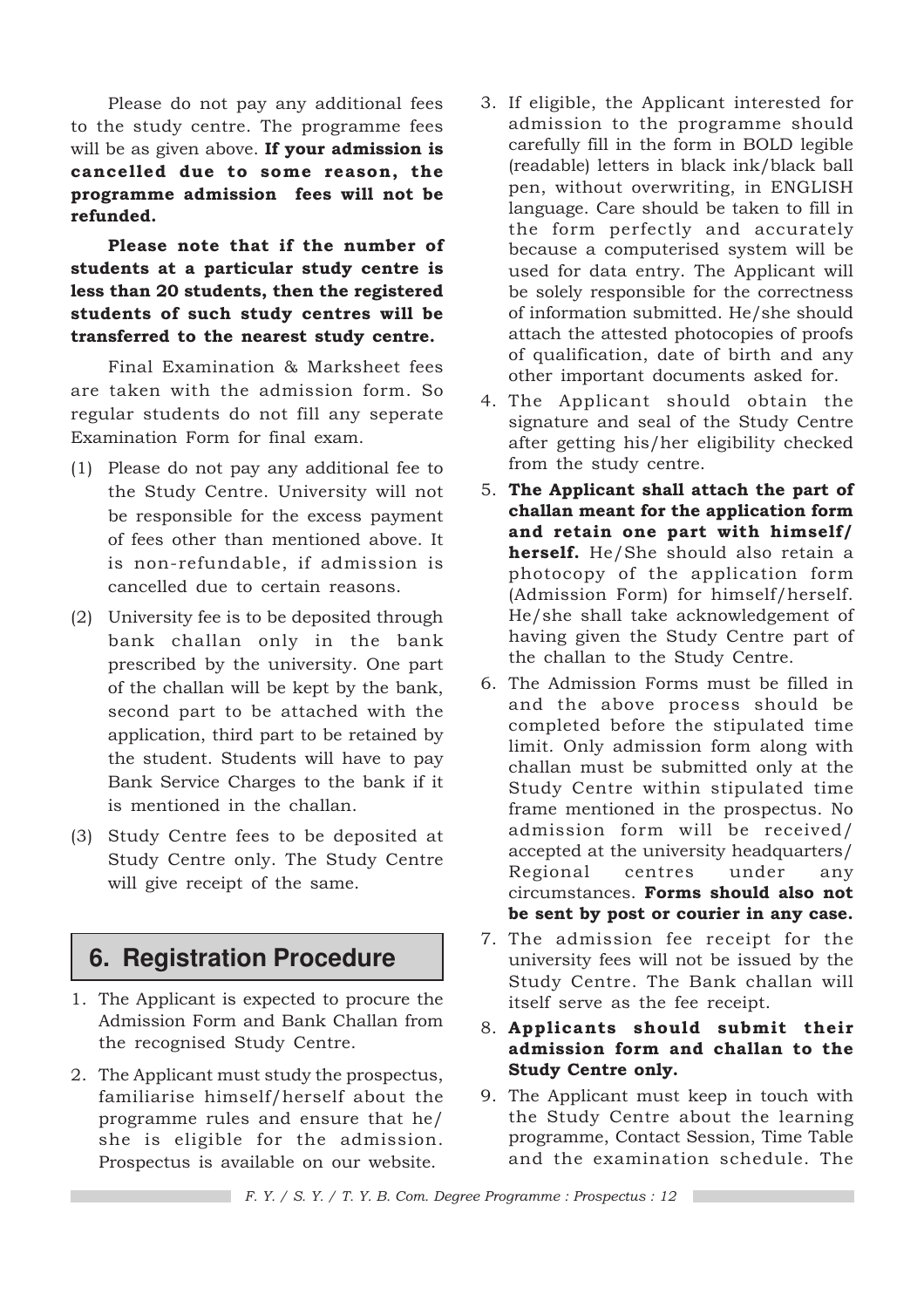confirmation of admission should be checked with the Study Centre by the last week of October. Applicants shall not be allowed to appear for any examination without confirmation of admission.

- 10.The university reserves the right to reject admission wrongly granted by the Study Centre to non-eligible applicants if it is discovered at any stage during the registration process.
- 11.Receipt of the Study Centre fees to be taken from the Study Centre only.

### **7. Regional Centres**

#### 01. Amravati

V.M.V. to Walgaon Road, Post V.M.V., Amravati 444 604  $\hat{z}$  : (Fax) 0721-2531444  $\textbf{B}$  : (Off.) 0721-2531445/2531210

#### 02. Aurangabad

Survey No. 41, East of the Militery boy's Hostel, Nandanvan Colony, Chhavani, Aurangabad 431 002  $\hat{\mathbf{B}}$  : (Off) 0240-2371066, 2371077

 $\bar{x}$  : (Fax) 0240-2371088

#### 03. Mumbai

C/o Jagannath Shankarsheth Municipal School Building, Nana Chowk, Grant Road Mumbai 400 007  $\mathbf{\hat{a}}$  : (Off) 022-23874186/23874177 ☎ : (Fax) 022-23826135

#### 04. Nagpur

Rao Bahadur D. Laxminarayan Bungalow Law College Campus Ravinagar Chowk, Nagpur 440 001  $\textbf{B}$  : (Off) 0712-2553724/25 ☎ : (Fax) 0712-2553725

#### 05. Nashik

Old Municipal Corp. Bldg. New Pandit Colony Nashik 422 002 ☎ : (Off) 0253-2317063  $\bar{x}$  : (Fax) 0253-2576756

#### 06. Pune

C/o Shahir Annabhau Sathe Prashala Gruha, Sadashiv Peth, Kumthekar Marg Pune 411 030  $\bar{x}$  : (Off) 020-24491107

☎ : (Fax) 020-24457914

#### 07. Kolhapur

Near Shivaji University Post Office, Vidyanagar, Kolhapur 416 004 ☎ : (Off) 0231-2607022 ☎ : (Fax) 0231-2607023

#### 08. Nanded

Swami Ramanand Tirth Marathwada University Sports Building, Nanded 421 606  $\text{ }$  : (Off) 02462-236718  $\bar{x}$  : (Fax) 02462-236718 Mob. No. : 9422247296

#### 09. Kalyan

Late MP Prakash Paranjape Competitive Exam Training Centre Kalyan Regional Centre Kalyan-Dombiwali Municipal building Chandrabhushan Plaza Mishra Compound sahajanand chowk, Kalyan (W.) 421 301  $\mathbf{\hat{z}}$  : (0251)-2201408, 2203479 Mob. No. : 9323108040

#### 10. Solapur

Solapur Regional Centre C/o. Dayanand College Solapur - 413 002  $\hat{\mathbf{z}}$  : (Off) (0217) 2375522/11  $\hat{\mathbf{z}}$  : (Fax)(0217)-2375533 Mob. No. : 9422292672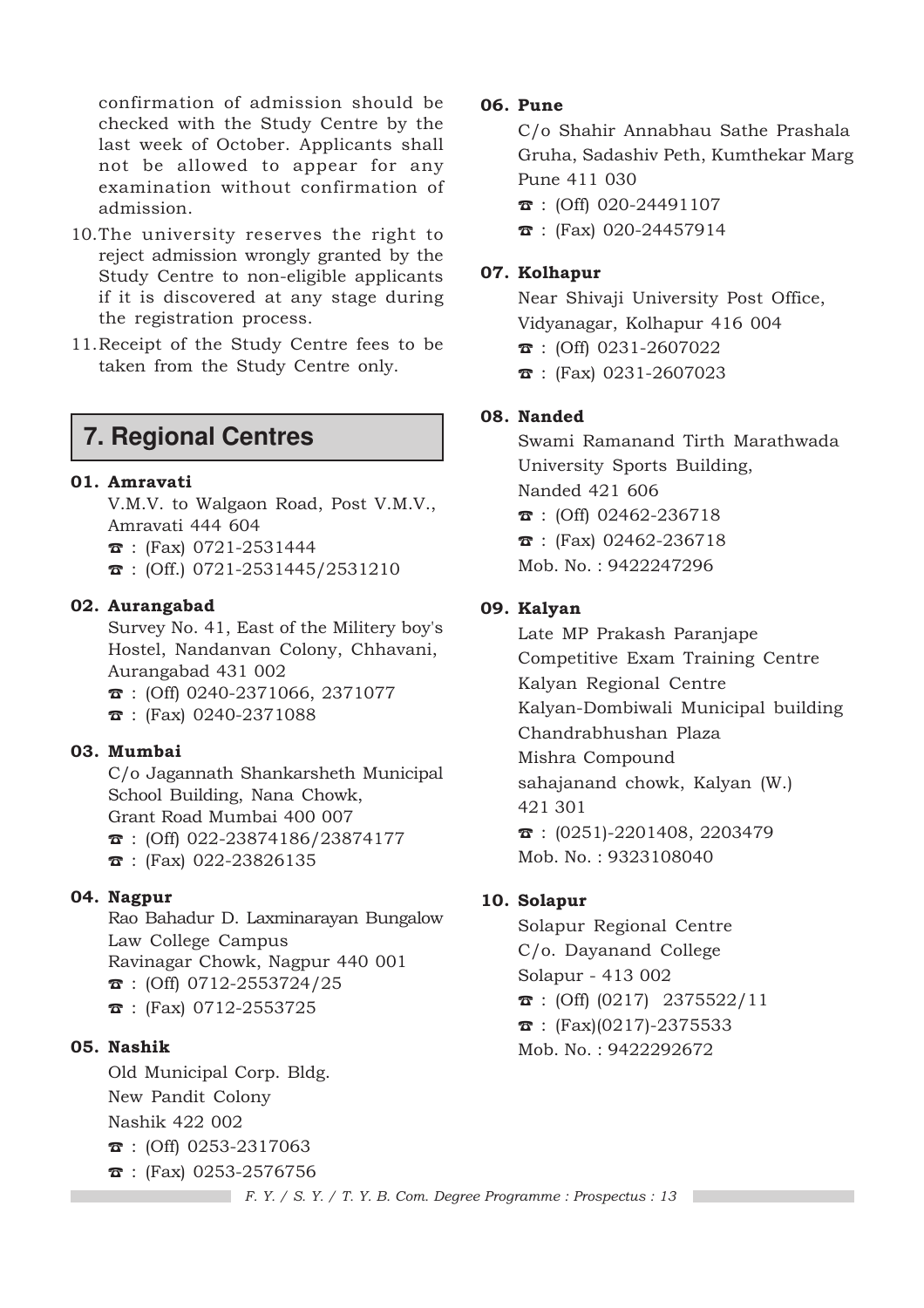# **8. Instructions/Contacts**

| Sr. No.        | Type of Query                                                                           | Whom to Contact?                                                                                   |
|----------------|-----------------------------------------------------------------------------------------|----------------------------------------------------------------------------------------------------|
| 1.             | Academic Matters                                                                        | Director of School of Commerce & Mgt.<br>YCMOU, Nashik<br>Ph: (0253) 2231477                       |
| $\overline{2}$ | <b>Student Matters</b>                                                                  | Director of Student Services Division,<br>YCMOU, Nashik<br>Ph: (0253) 2231478                      |
| 3              | <b>Examination Related Matters</b>                                                      | Controller of Examination<br>Ph: (0253) 2231479<br>D. R. Examination Unit-1,<br>Ph: (0253) 2230716 |
| $\overline{4}$ | Admission Related Matter                                                                | Concerned Regional Centres                                                                         |
| 5              | Difficulties in any course, at the<br>study centre                                      | Counsellor, at the study centre                                                                    |
| 6              | Other general difficulties & planning<br>of academic activities, at the study<br>centre | Programme Co-ordinator, at the<br>Study centre                                                     |
| $\overline{7}$ | Serious Difficulties, at the study<br>centre                                            | Study Centre Head, at the study<br>centre                                                          |

★ Student is requested to contact only concerned person to whom the query is related.

- @ Your Study Centre will not necessarily be your exam centre.
- # Do not bring mobile phones in the examination hall.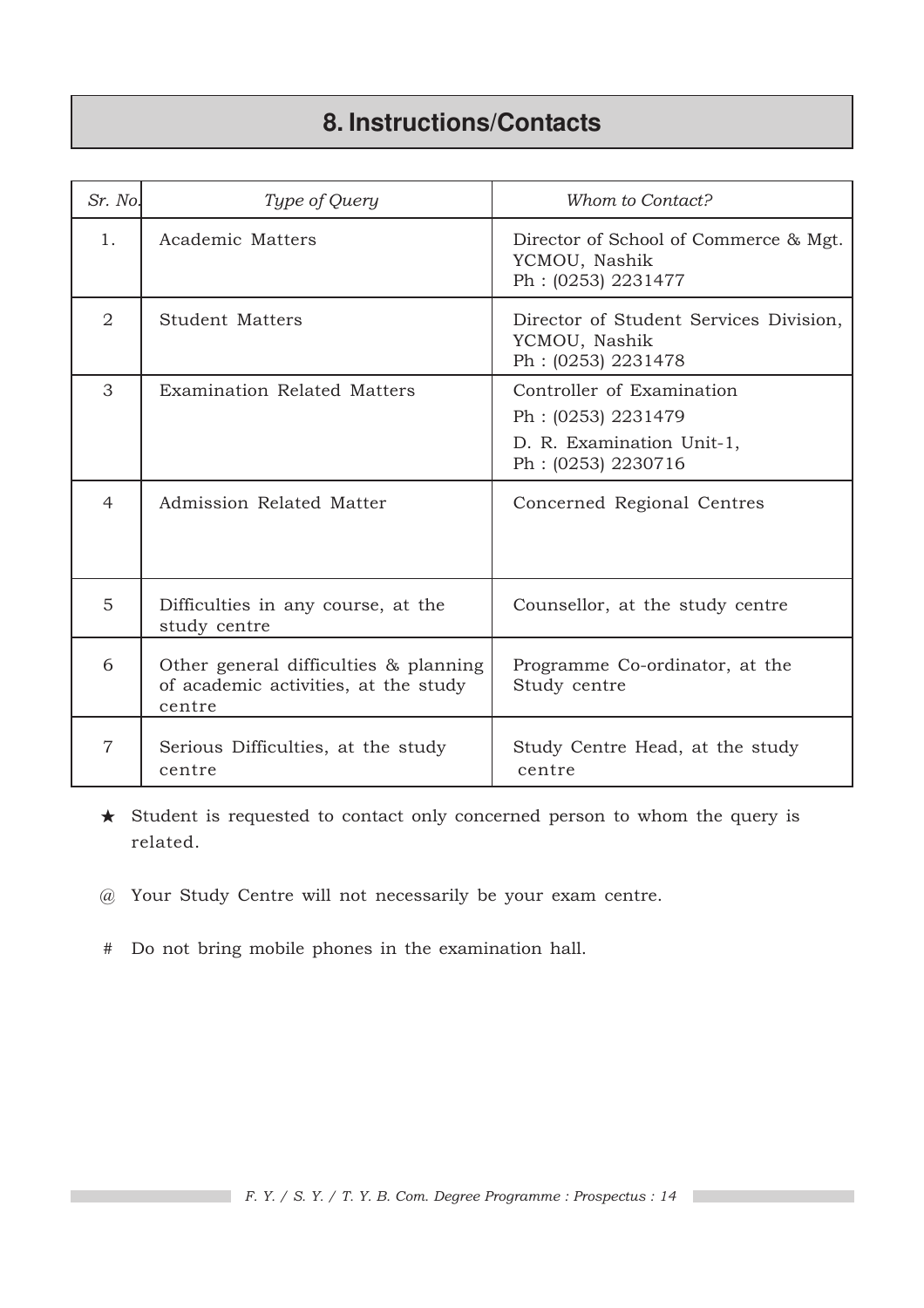## **9. Appendices**

### **Appendix - 1 : Student Welfare**

#### ■ **Student's Aids**

Yashwantrao Chavan Maharashtra Open University offers financial aid for students from low-income strata on merit basis. YCMOU has made a pooled annual provision of Rs. 15 lakh for this purpose. YCMOU offers a 50% fee waiver in various programmes for students from low-income sections of the society. Students need to apply in specified format with suitable documents for eligibility.

#### ■ **Sports events**

Annual events are organised to offer sports-opportunities for students at regional and university levels. This will enable them to qualify for sports events at intervarsity Ashwamedha (intervarsity event started by Hon Chancellor), state and national levels including AIU events.

#### ■ **Youth festival**

Annual youth festivals are held for performing arts at regional and university level. The events include elocution, ekankika (one-act-play), music and dance. This qualifies them for participation in Indradhanushya - intervarsity event started by Hon Chancellor and also national level events including the AIU-event.

#### ■ **Avishkar**

To promote research activity in the student community, Avishkar — an intervarsity event started by Hon Chancellor — is organised annually. A biannual research journal is published by YCMOU for students to carry the research papers.

#### **Samvad house journal**

Samvad Patrika is a monthly in house journal for communication with thousands of students of YCMOU spread in the entire state. This carries educational articles and useful information. This is expected to promote self-learning and awareness about Open & Distance Learning.

Samvad Patrika will be available at Study Centre as well as on the official website of the University.

#### ■ **Virtual learning**

The Ahemadabad based ISRO has helped YCMOU to start a satellite based virtual learning centres network to assist learning. This networks 40 VLCs in the state where students can gather to interact with the counselors.

#### ■ **NSS**

The National Service Scheme (NSS) has been launched at select YCMOU study centres for 1500 students.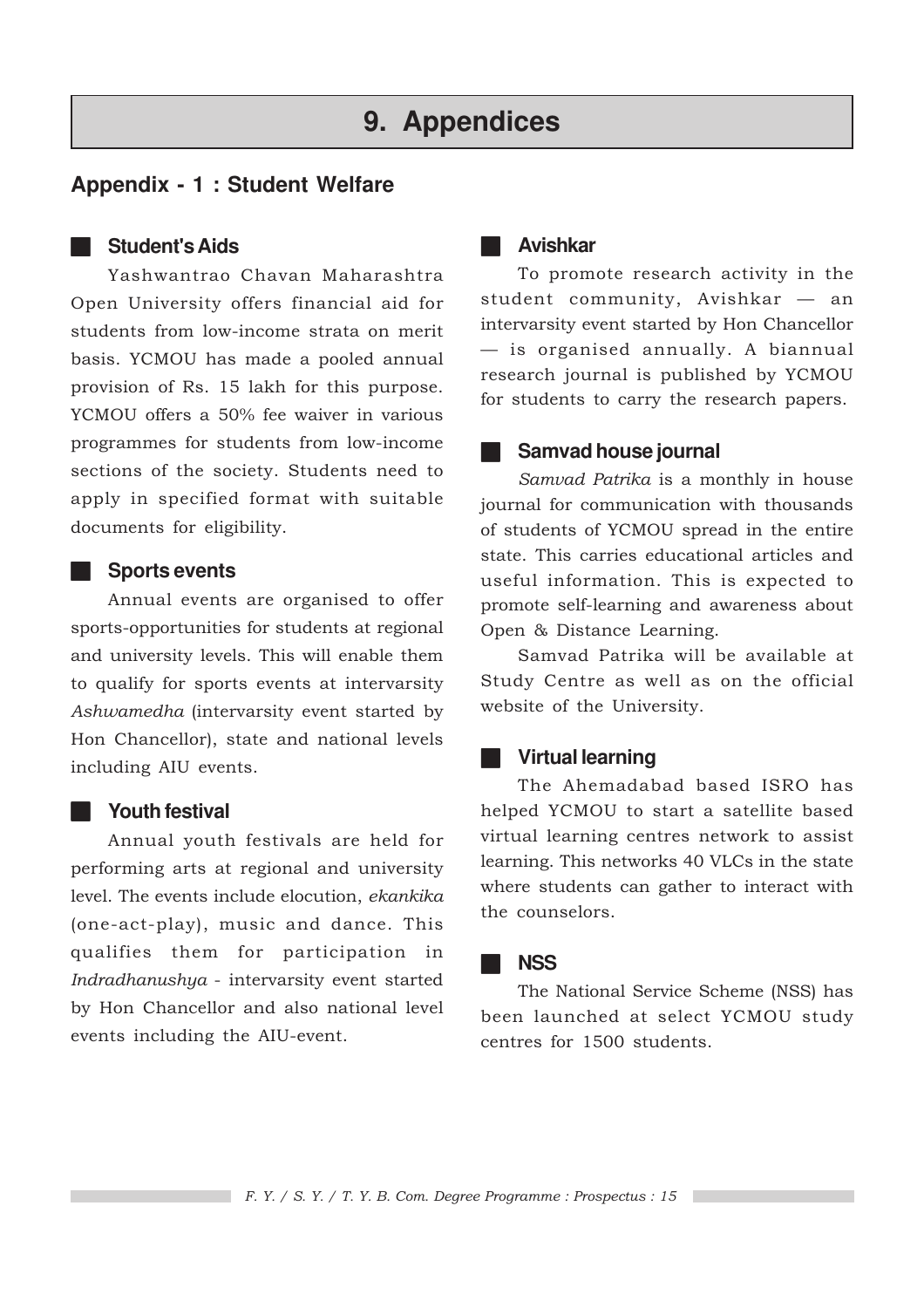### University Grants Commission Resolution (2004)



विश्वविद्यालय अनुदान आयोग बहादूरशाह जाफर मार्ग नई दिल्ली-११० ००२ **UNIVERSITY GRANTS COMMISSION BAHADURSHAH ZAFAR MARG NEW DELHI-110002**

F1-52/2000(CPP-II) 5 MAY 2004 The Registrar / Director Of all the Indian Universities (Deemed, State, Central Universities / Institutions of National importance)

Subject : Recognition of Degrees awarded by Open Universities.

#### Sir/Madam,

There are a number of open Universities in the country offering various degrees/diploma through the mode of non-formal education. **The Open Universities have been established in the country by an Act of Parliament or State Legislature in accordance with the provisions contained in Section 2(f) of University Grants Commission Act, 1956. These universities are, therefore, empowered to award degrees in terms of Section 22(1) of the UGC Act, 1956.**

A circular was earlier issued vide UGC letter N.F.1-8/92(CPP) dated February, 1992 mentioning that the Certificate, Diplomas and Degrees awarded by Indira Gandhi National Open University are to be treated equivalent to the corresponding awards of the Universities in the country.

Attention is further invited to UGC circular No.F1-25/93(CPP-II) dated  $28<sup>th</sup>$  July, 1993 (copy enclosed) for recognition of degrees and diplomas as well as transfer of credit for courses successfully completed by students between the two types of universities so that the mobility of students from Open University stream to traditional Universities is ensured without any difficulty.

The UGC has specified the nomenclature of degrees under Section 22(3) of the UGC Act, 1956 to ensure mandatory requirements viz. minimum essential academic inputs required for awarding such degrees. A copy of Gazette Notification regarding specification of degrees issued vide No.1-52/97(CPP-II) dated 31st January 2004 is enclosed. The details are also given in UGC Web site : www.ugc.ac.in

**May, I therefore request you to treat the Degrees / Diploma / Certificates awarded by the Open Universities in conformity with the UGC notification on Specification of Degrees as equivalent to the corresponding awards of the traditional Universities in the country.**

Yours faithfully

**(Dr. Mrs. Pankaj Mittal) Joint Secretary**

**Encl. : As Above Copy to :**

#### 1. The Secretary, Government of India, Ministry of Human Resource Development, Department of Secondary Education and Higher Education, Shastri Bhavan, New Delhi-110001.

2. The Secretary, All Indian Council for Technical Education, I.G. Sports Complex, Indraprastha Estate, New Delhi

3. The Secretary, Association of Indian Universities (AIU), 16, Comrade Inderjit Gupta Marg, New Delhi -110002.

- The Secretary, National Council for Teacher Education, I.G. Stadium, I. P. Estate, New Delhi-110002. 5. The Director of Distance Education Council, IGNOU Campus, Maidan Garhi, New Delhi-110068.
- 6. The Vice-Chancellor, Indira Gandhi National Open University, Maidan Garhi, New Delhi-110068.

7. The Vice-Chancellor, Dr. B. R. Ambedkar Open University, Road, No. 46, Jubilee Hills, Hyderabad (AP)

8. The Vice-Chancellor, Nalanda Open University, West Gandhi Maidan, Patna-800001 (Bihar)

9. The Vice-Chancellor, Dr. Babasaheb Ambedkar Open University, Shahigaug, Ahmedabad-380003 (Gujarat)

10. The Vice-Chancellor, Karnataka State Open University, Manasagangotri, Mysore-570006 (Karnataka)

- 11. The Vice-Chancellor, Yashwantrao Chavan Maharashtra Open University, Nashik-422222 (Maharashtra) 12. The Vice-Chancellor, Kota Open University, Vardhaman Mahaveer Open University, Kota-324010 (Rajasthan)
- 13. The Vice-Chancellor, Netaji Subhash Open University, Kolkata-700020 (West Bengal)
- 14. The Vice-Chancellor, Madhya Pradesh Bhoj (Open) University, Bhopal-462016 (M.P.)

**(V.K. Jaiswal) Under Secretary**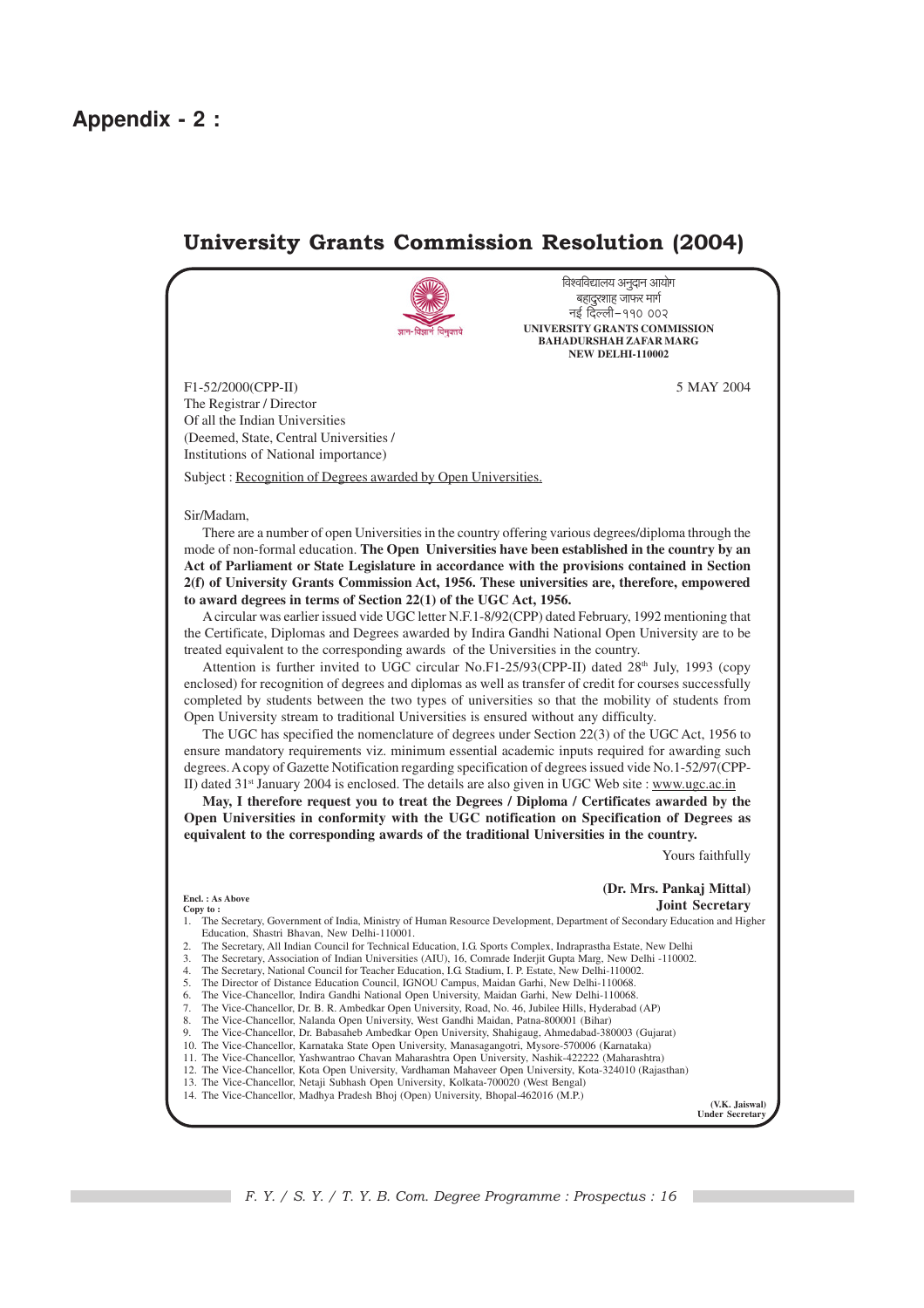### Appendix - 3 : G.R. of equivalency to 10th and 12th

यशवंतराव चव्हाण मुक्त विद्यापीठ, नाशिक व राष्ट्रीय मुक्त विद्यालय शिक्षण संस्था, नवी दिल्ली यांची प्रमाणपत्रे शासनसेवेसाठी समकक्ष म्हणून विचारात घेण्याबाबत

#### महाराष्ट्र शासन

सामान्य प्रशासन विभाग शासन निर्णय क्रमांक: आरजीडी-१५११/प्र.क्र.८९/१३, मंत्रालय, विस्तार इमारत, मुंबई-४०००३२ दिनांक : २० मे, २०११.

#### वाचा

- १) शासन निर्णय, सामान्य प्रशासन विभाग, क्रमांक : आरजीडी–१३९८/प्र.क्र.६७/ ९८/१३, दिनांक १० डिसेंबर, १९९८.
- शासन निर्णय, सामान्य प्रशासन विभाग, क्रमांक : आरजीडी–१३०५/प्र.क्र.२४/ २) २००५/१३, दिनांक १२ डिसेंबर, २००६.

#### शासन निर्णय :

यशवंतराव चव्हाण मूक्त विद्यापीठ, नाशिक येथून प्राप्त केलेली शैक्षणिक अर्हता शासकीय सेवेतील नियुक्तीसाठी ग्राह्य धरण्याबाबत सर्वसाधारण सूचना निर्गमित करण्याचे निदेश मा. महाराष्ट्र प्रशासकीय न्यायाधीकरण, मुंबई यांनी श्री. राजेंद्र घुणकीकर विरुद्ध महाराष्ट्र शासन (मूळ अर्ज क्र. ६७०/२००८) वर दिले आहेत. त्यावर, शासनाने घेतलेल्या निर्णयानुसार यासंदर्भात खालीलप्रमाणे सूचना देण्यात येत आहेत.

''ज्या पदांच्या सेवाप्रवेश नियमात १० वी/१२ वी (माध्यमिक/उच्च माध्यमिक) परीक्षा उत्तीर्ण असणे अशी किमान अर्हता विहित केलेली असेल त्या बाबतीत, महाराष्ट्र राज्य शिक्षण मंडळाची माध्यमिक व उच्च माध्यमिक शालांत परीक्षा उत्तीर्ण नसलेला मात्र, यशवंतराव चव्हाण मुक्त विद्यापीठाची पूर्व परीक्षा उत्तीर्ण होऊन पदवी परीक्षेचे प्रथम वर्ष उत्तीर्ण झालेला **वा** यशवंतराव चव्हाण मुक्त विद्यापीठातून पदवी धारण केलेला उमेदवार पात्र समजण्यात यावा.''

बृहन्मुंबई्तील लिपिक–टंकलेखक पदावरील नियुक्तीसाठी विहित करण्यात आलेल्या सेवाप्रवेश नियमातील २ (इ) मध्ये ''महाराष्ट्र माध्यमिक व उच्च २. माध्यमिक मंडळाने नियंत्रित केलेली माध्यमिक शालांत प्रमाणपत्र परीक्षा आणि या परीक्षेस समकक्ष घोषित केलेल्या इतर परीक्षा अंतर्भूत असल्याचे नमूद केले आहे.'' तसेच, उमेदवारांकडे महाराष्ट्र राज्यातील अधिवास प्रमाणपत्र असणेही आवश्यक आहे. राष्ट्रीय मुक्त विद्यालय शिक्षण संस्थान, नवी दिल्ली या विद्यालयाची माध्यमिक शालांत परीक्षा उत्तीर्ण केलेल्या एका उमेदवाराने महाराष्ट्र प्रशासकीय न्यायाधिकारणाकडे दाखल केलेल्या प्रकरणात (मूळ अर्ज क्रमांक २०४/२०१०) राज्य शासनाने लवकरात लवकर निर्णय घ्यावा, असे आदेश दिले आहेत. केंद्र शासनाने कायद्यान्वये स्थापन केलेल्या राष्ट्रीय मुक्त विद्यालय शिक्षण संस्था, नवी दिल्ली (National Institution of Open Schooling, New Delhi) या विद्यालयाची माध्यमिक शालांत परीक्षा (किमान ५ विषयांसह) उत्तीर्ण केलेल्या उमेदवारांना शालेय शिक्षण विभागाने अकरावी प्रवेशासाठी पात्र ठरविले आहे. मात्र, शासन सेवेतील नियुक्तीसंदर्भात समकक्षतेबाबत कोणतेही आदेश नाहीत. केंद्रिय मनुष्यबळ विकास मंत्रालयाने सर्व राज्यांना, राष्ट्रीय मुक्त विद्यालय शिक्षण संस्था, नवी दिल्ली (National Institute of Open Schooling, New Delhi) यांच्याकडून दिली जाणारी प्रमाणपत्रे उच्च शिक्षण व नोकरीसाठी (Employment) ग्राह्य (समकक्ष) धरण्याबाबत कळविले आहे. ही बाब विचारात घेऊन, राष्ट्रीय मुक्त विद्यालय शिक्षण संस्था, नवी दिल्ली यांच्यामार्फत माध्यमिक शालांत परीक्षेबाबत दिलेले प्रमाणपत्र, माध्यमिक शालांत परीक्षा अशी अर्हता असलेल्या पदांवर नियुक्तीसाठी ग्राह्य धरण्याची बाब देखील शासनाच्या विचाराधीन होती. त्यावर, शासनाने घेतलेल्या निर्णयानुसार यासंदर्भात खालीलप्रमाणे सूचना देण्यात येत आहेत.

''राष्ट्रीय मूक्त विद्यालय संस्था, नवी दिल्ली यांची (मराठी व इंग्रजीसह किमान ५ विषयांसह) शालांत परीक्षा उत्तीर्ण झालेल्या व सदर प्रमाणपत्र (Secondary School Examination Certificate) धारण करणाऱ्या उमेदवारांनी, राज्य शासन सेवेमध्ये ज्या ज्या ठिकाणी माध्यमिक शालांत प्रमाणपत्र परीक्षा उत्तीर्ण अशी अर्हता विहित केली असेल त्या त्या ठिकाणी शासन सेवेसाठी शालांत परीक्षा समकक्ष पात्रता आपोआप धारण केली आहे असे समजण्यात यावे.''

त्यानुसार, सर्व नियुक्ती प्राधिकारी यांनी कार्यवाही करावी. हे आदेश या आदेशाच्या दिनांकापासून तात्काळ अंमलात येतील. 3.

सदर शासन निर्णय महाराष्ट्र शासनाच्या www.maharashtra.gov.in या संकेतस्थळावर उपलब्ध असून त्याचा संगणक संकेतांक क्रमांक 8. २०११०५२०१३५१०४००१ असा आहे.

महाराष्ट्राचे राज्यपाल यांच्या आदेशानुसार व नावाने,

(बा. वि. निकम) अवर सचिव, महाराष्ट्र शासन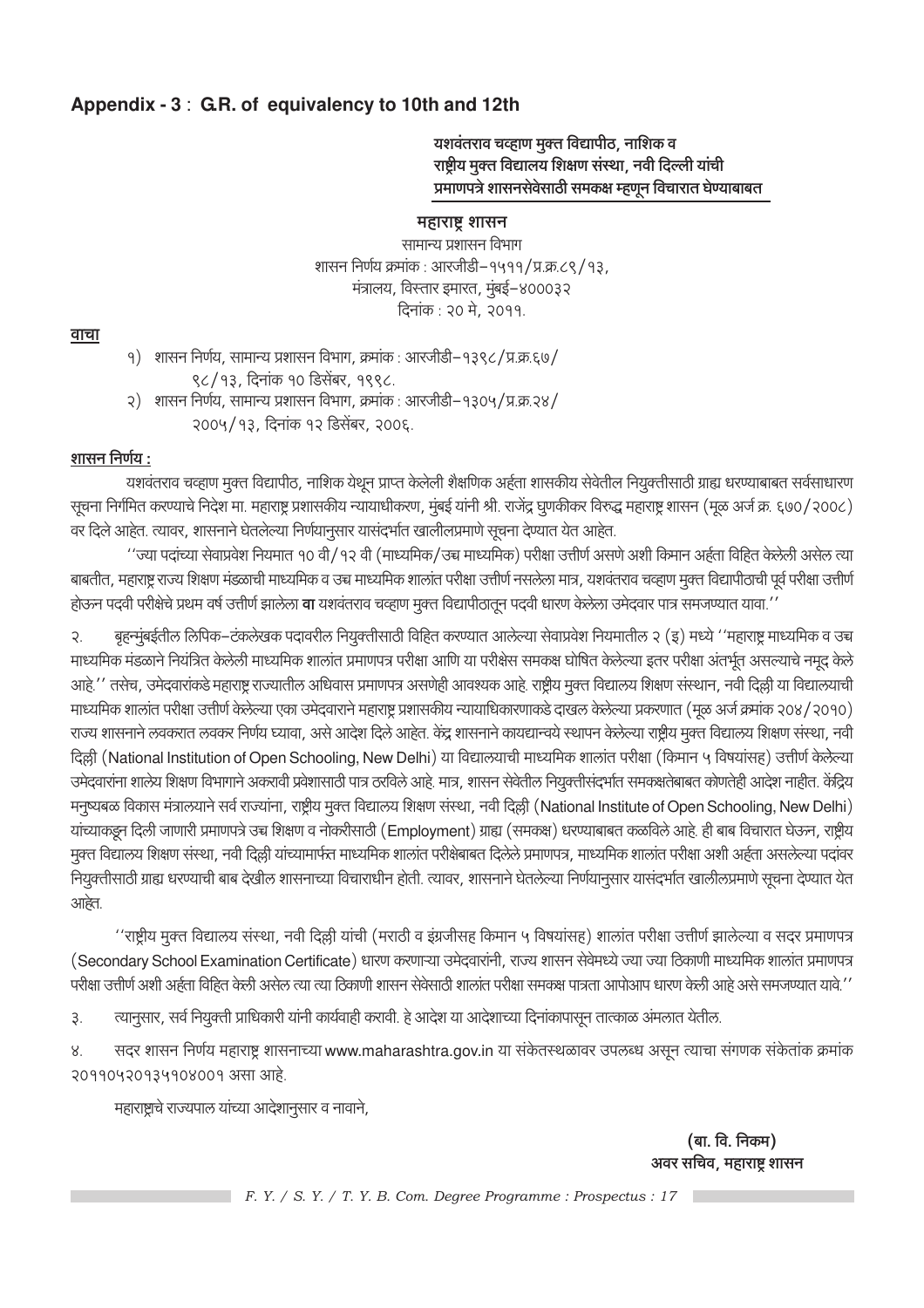#### Appendix - 4: G. R. of Equivalency & Approval of State Govt. of Maharashtra for Degree's & Diploma's of Open Universities

## मुक्त विद्यापीठाच्या पदव्यांना समकक्षता व शासनमान्यता

#### (१) अन्य विद्यापीठांच्या पदवीशी समकक्षता

मा. शिक्षण संचालक (उच्च शिक्षण) महाराष्ट्र राज्य यांच्या पत्र क्र. समक (उ. शि.)/१०९४/३२८६१/मवि-१, दि. ३० ऑक्टोबर १९९५ च्या पत्रान्वये 'केंद्रीय किंवा राज्य विधिमंडळाने अधिनियमाद्वारे भारतातील विद्यापीठाने दिलेली पदवी/पदविका आणि संसदेने अधिनियमाद्वारे इतर शैक्षणिक संस्था प्रस्तावित केलेल्या आहेत किंवा विद्यापीठ अनुदान आयोग अधिनियम (१९५६) मधील कलम क्र. ३ अन्वये मानीव विद्यापीठे घोषित केली आहेत अशांच्या बाबतीत पदवी किंवा पदविका मान्यता देण्याबाबतचे औपचारिक आदेश विद्यापीठाने काढण्याची आवश्यकता नाही'.

यशवंतराव चव्हाण महाराष्ट्र मुक्त विद्यापीठ हे महाराष्ट्र राज्याच्या विधिमंडळाने अधिनियमाद्वारे (कायदा क्र. २०/१९८९) स्थापन केलेले विद्यापीठ असून त्यास विद्यापीठ अनुदान आयोगाचीही मान्यता आहे. त्यामुळे या विद्यापीठाची पदवी इतर विद्यापीठांच्या पदवीशी समकक्ष आहे.

#### (२) विद्यापीठ अनुदान आयोगाची मान्यता

विद्यापीठ अनुदान आयोग, नवी दिल्ली यांनी त्यांचे पत्र क्र. F/ S-15/89 (CPP-I) दि. ८ डिसेंबर १९९२ नुसार विद्यापीठ अनुदान आयोगाच्या १९५६ च्या कायद्यातील कलम १२-बी अन्वये यशवंतराव चव्हाण महाराष्ट मुक्त विद्यापीठास मान्यता दिली आहे.

#### (३) महाराष्ट्र लोकसेवा आयोगाची मान्यता

उपसचिव व परीक्षा नियंत्रक, महाराष्ट्र लोकसेवा आयोग, मुंबई यांच्या पत्र क्र. १४७७ (१७/१९९४/कक्ष) दि. १७ फेब्रुवारी १९९४ च्या पत्रातील मान्यतेसंबंधीचा मजकुर – 'यशवंतराव चव्हाण महाराष्ट्र मुक्त विद्यापीठ हे संविधिमान्य (Statutory) असल्यामुळे आपल्या विद्यापीठाच्या पदवीधर विद्यार्थ्यांकडून आलेले अर्ज देखील इतर मान्यताप्राप्त विद्यापीठांच्या पदवीधर उमेदवारांकडून आलेल्या अर्जांप्रमाणेच आयोगाकडून विचारात घेतले जातील $^{\prime}$ 

## मुक्त विद्यापीठाच्या पदवी/पदविकांना महाराष्ट्र शासनमान्यता

विद्यापीठ अनुदान आयोगाने मान्यता दिलेली विद्यापीठे

राज्य सेवेतील पदासांठी पदवी/पदविकास मान्यता

महाराष्ट्र शासन सामान्य प्रशासन विभाग

शासन निर्णय: क्रमांक आरजीडी-१३९४/प्र.क्र. २१/९४/१३,मंत्रालय, मुंबई ४०००३२, दिनांक ८ मार्च १९९५

वाचा : (१) सामान्य प्रशासन विभाग, शासन निर्णय क्रमांक आरजीडी-१०६१/१८९६७/ ११४ - जे दिनांक २१ ऑगस्ट १९६९

शासन निर्णय : महाराष्ट्र लोक सेवा आयोगाशी विचार विनिमय करून उपरोक्त दिनांक २१ ऑगस्ट १९६९ च्या आदेशाद्वारे असा निर्णय घेण्यात आला होता की, केंद्र अथवा राज्य विधिमंडळाच्या अधिनियमाद्रारे स्थापित झालेली विद्यापीठे. संसदेच्या अधिनियमाद्रारे स्थापन झालेल्या इतर शैक्षणिक संस्था. किंवा विद्यापीठ अनदान आयोग अधिनियम, १९५६ च्या अंतर्गत भाग ३ अन्वये जाहीर झालेली मानवी विद्यापीठे यांनी प्रदान केलेल्या पदव्या / पदविका तसेच भारतीय वैद्यकीय मंडळ अधिनियम, १९५६ च्या परिशिष्टांमध्ये अंतर्भत केलेल्या वैद्यकीय व संलग्न विषयामधील पदव्या यांना शासकीय महाविद्यालयातील अध्यापकीय पदे वगळता**. राज्यातील** सेवा व पदांवरील भरतीसाठी आपोआप मान्यता प्राप्त झाली असल्याचे समजण्यात यावे.

(२) सदर आदेशासोबत विद्यापीठ अनुदान आयोगाने मान्यता दिलेल्या वैधानिक विद्यापीठे व संस्थांची यादी जोडण्यात आली होती. आयोग मान्यताप्राप्त विद्यापीठे व संस्था यांची अद्ययावत यादी आता या आदेशासोबत जोडण्यात आली आहे. शासन निर्णय, सामान्य प्रशासन विभाग, क्रमांक आरजीडी – १०६१/१८९६७/९१४/जे दिनांक २१ ऑगस्ट १९६९ मध्ये नमुद केलेल्या आणि वर परिच्छद १ मध्ये उदधृत केलेल्या हेतुसाठी सदर सर्व विद्यापीठे/संस्था यांनी प्रदान केलेल्या पदवी/पदविकांना आपोआप मान्यता देण्यात आल्याचे समजण्यात यावे.

महाराष्ट्रचे राज्यपाल यांच्या आदेशानुसार व नावाने

दा. र. राणे अवर सचिव, महाराष्ट्र शासन

प्रति,

- (१) राज्यपालांचे सचिव
- (२) मुख्य मंत्र्यांचे सचिव
- (३) सचिव, महाराष्ट्र लोकसेवा आयोग, मुंबई
- $(\times)$ महालेखापाल, महाराष्ट्र–१, मुंबई
- (५) महालेखापाल, महाराष्ट्र -२, मुंबई
- (६) निवासी लेखा परीक्षा अधिकारी, मुंबई
- (७) अभिदान व लेखा अधिकारी, मुंबई
- (८) प्रबंधक, उच्च न्यायालय (मळ न्याय शाखा), मंबई
- .<br>(९) प्रबंधक, उच्च न्यायालय (अपील शाखा), मुंबई
- .<br>(१०) प्रबंधक, लोक आयुक्त व उप लोक आयुक्त यांचे कार्यालय, मुंबई
- (११) सर्व मंत्रालयीन शिक्षण
- .<br>(१२) मंत्रालयीन विभागांच्या नियंत्रणांच्या नियंत्रणाखालील सर्व विभाग प्रमुख व कार्यालय प्रमख
- (१३) अवर सचिव, भारत सरकार, शिक्षण मंत्रालय, नवी दिल्ली
- (१४) निवड नस्ती

वाचा : महाराष्ट्र शासनाच्या उपरोक्त शासन निर्णय क्रमांक आर.जी.डी. १३९४/प्र.क्र.२१/९४/१३ मंत्रालय, मंबई. दिनांक ८ मार्च १९९५ च्या सोबत जोडलेल्या यादीमध्ये यशवंतराव चव्हाण महाराष्ट्र मुक्त विद्यापीठ, नाशिक यांची अनुक्रमांक १४६ वर नोंद करण्यात आलेली आहे.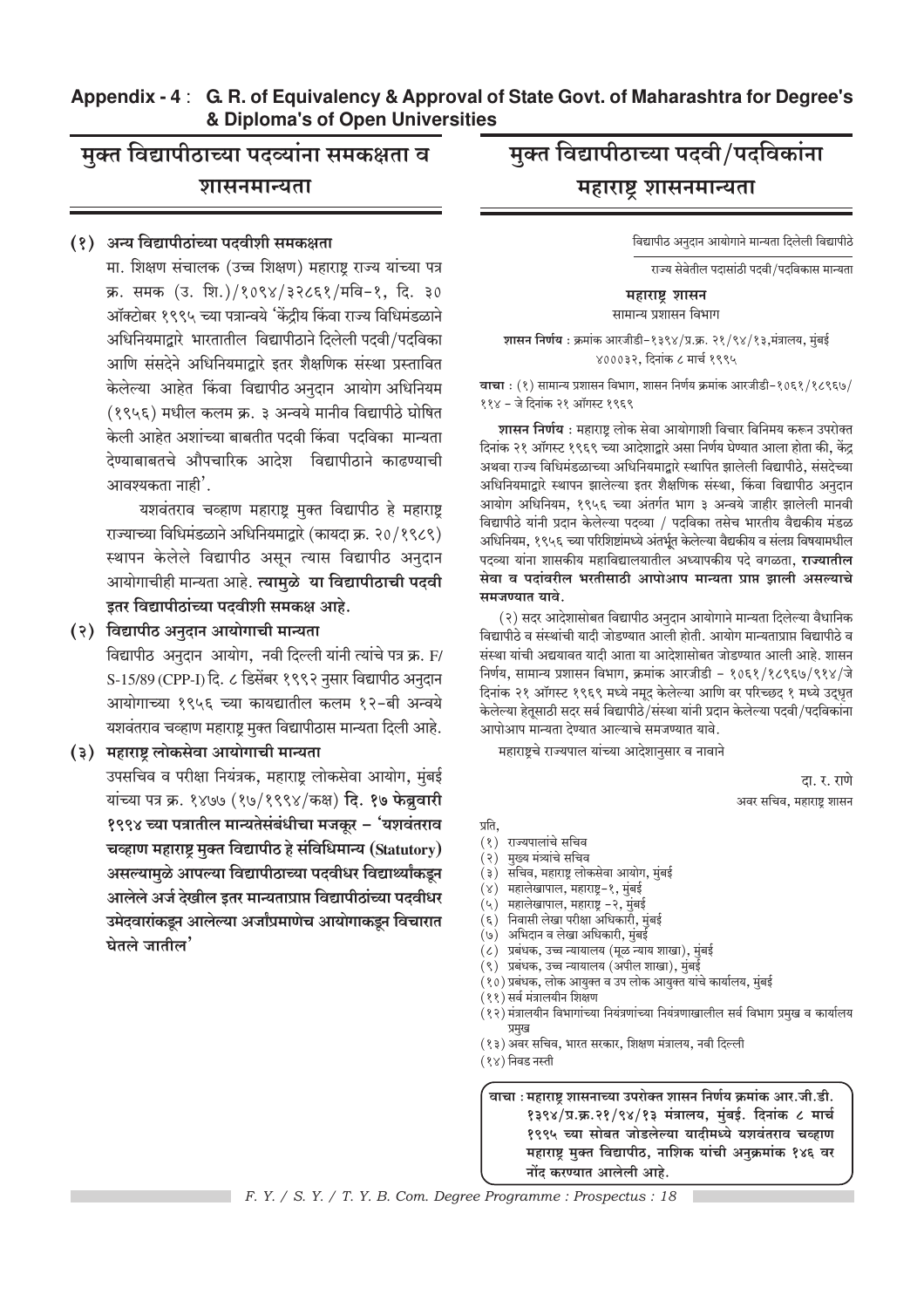Appendix - 5 : विद्यार्थी एकाच वेळी मुक्त विद्यापीठ व पारंपरिक विद्यापीठातील दोन शिक्षणक्रमांना प्रवेश घेणार असल्यास खालील नोटिफिकेशन काळजीपूर्वक वाचावे व नोंद घ्यावी.

### DISTANCE EDUCATION COUNCIL **INDIRA GANDHI NATIONAL OPEN UNIVERSITY**

F.No. DEC/Notification/40.5.1.5/2012 Dated  $\cdot$  01 11 2012

#### **NOTIFICATION**

#### Subject: Policy on pursuing two or more programmes simultaneously in various combinations - regarding.

The Distance Education Council in its 40th meeting held on 8.06.2012 has decided on the policy on pursuing two or more programmes simultaneously in various combinations. Two degree programmes cannot be allowed to be pursued simultaneously. However, a student can pursue two programmes simultaneously through distance or combination of distance and regular modes from the same or different University(ies)/Institution(s) in various combinations, viz.

- 1. One Degree and one Diploma/Post Graduate Diploma/Certificate.
- 2. One Post Graduate Diploma and one Diploma/Certificate.
- 3. One Diploma and one Certificate.
- 4. Two Post Graduate Diplomas.
- 5. Two Diplomas.
- 6. Two Certificates.

This is for information and adherence by all concerned.

(DIRECTOR)